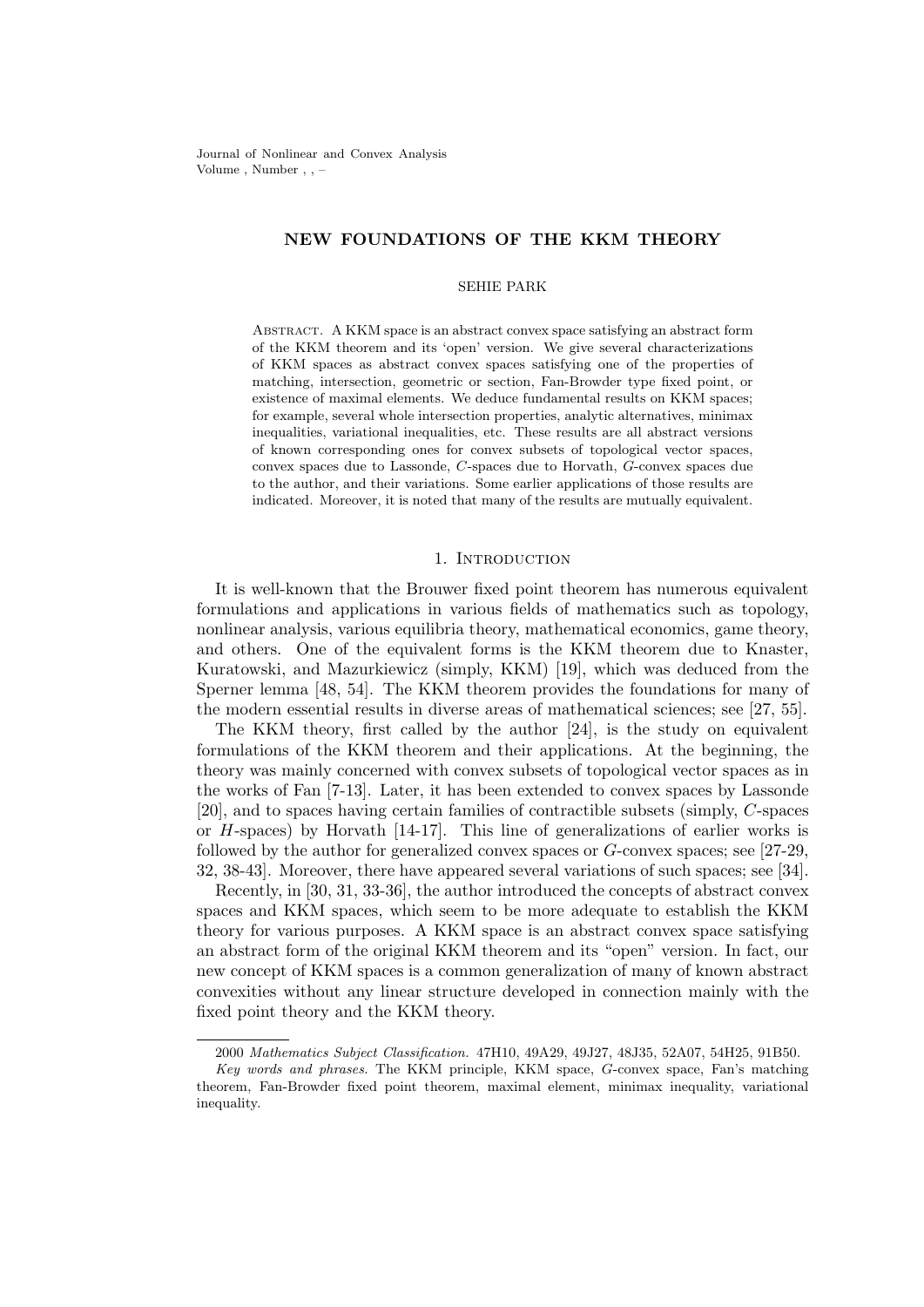In the present paper, we introduce several characterizations of KKM spaces as abstract convex spaces satisfying one of the properties of KKM, matching, intersection, geometric or section, Fan-Browder type fixed point, maximal element, and others. We also introduce fundamental results in the KKM theory for KKM spaces. Some of them characterize abstract convex spaces satisfying an abstract form of the KKM theorem, and some of their particular forms are equivalent to the Brouwer theorem, the Sperner lemma, and the KKM theorem. Our new results are all abstract versions of known corresponding ones for convex subsets of topological vector spaces mainly due to Fan, convex spaces due to Lassonde, *C*-spaces due to Horvath, *G*-convex spaces due to the author, and their variations. Some earlier applications of such characterizations are indicated in each section. It is also noted that many of the results are mutually equivalent.

In Sections 3–7, we obtain several characterizations of KKM spaces as abstract convex spaces satisfying one of the properties of matching, intersection, geometric or section, Fan-Browder type fixed point, or existence of maximal elements. Sections 8–11 deal with fundamental results on abstract convex spaces satisfying an abstract form of the KKM theorem, for example, the KKM type whole intersection properties, analytic alternatives, minimax inequalities, variational inequalities, etc. These results are all abstract versions of known corresponding ones for various particular types of abstract convex spaces.

# 2. The partial KKM spaces

In this paper, multimaps are simply called maps.

Let  $\langle D \rangle$  denote the set of all nonempty finite subsets of a set *D*.

**Definition 2.1.** An *abstract convex space* (*E, D*; Γ) consists of nonempty sets *E*, *D*, and a map  $\Gamma : \langle D \rangle \to E$  with nonempty values  $\Gamma_A := \Gamma(A)$  for  $A \in \langle D \rangle$ .

Let  $(E, D; \Gamma)$  be an abstract convex space. For any  $D' \subset D$ , the Γ-*convex hull* of *D′* is denoted and defined by

$$
\operatorname{co}_{\Gamma} D' := \bigcup \{ \Gamma_A \mid A \in \langle D' \rangle \} \subset E.
$$

A subset *X* of *E* is called a Γ-*convex subset* of (*E, D*; Γ) relative to *D′* if for any  $N \in \langle D' \rangle$ , we have  $\Gamma_N \subset X$ , that is,  $\text{co}_{\Gamma} D' \subset X$ . This means that  $(X, D'; \Gamma|_{\langle D' \rangle})$ itself is an abstract convex space called a *subspace* of (*E, D*; Γ).

When  $D \subset E$ , the space is denoted by  $(E \supset D; \Gamma)$ . In such case, a subset X of *E* is said to be Γ-*convex* if  $\text{co}_{\Gamma}(X \cap D) \subset X$ ; in other words, X is Γ-convex relative  $\text{to } D' := X \cap D.$  In case  $E = D$ , let  $(E; \Gamma) := (E, E; \Gamma).$ 

Many examples of abstract convex spaces were given in [30,33,34]. One of the typical examples is the following:

**Definition 2.2.** A *generalized convex space* or a *G*-*convex space* (*X, D*; Γ) consists of a topological space X, a nonempty set D, and a map  $\Gamma : \langle D \rangle \longrightarrow X$  such that for each  $A \in \langle D \rangle$  with the cardinality  $|A| = n + 1$ , there exists a continuous function  $\phi_A : \Delta_n \to \Gamma(A)$  such that  $J \in \langle A \rangle$  implies  $\phi_A(\Delta_J) \subset \Gamma(J)$ .

Here,  $\Delta_n$  is the standard *n*-simplex with vertices  $\{e_i\}_{i=0}^n$ , and  $\Delta_j$  the face of  $\Delta_n$  corresponding to  $J \in \langle A \rangle$ ; that is, if  $A = \{a_0, a_1, \ldots, a_n\}$  and  $J =$  ${a_{i_0}, a_{i_1}, \ldots, a_{i_k}} \subset A$ , then  $\Delta_J = \text{co}\{e_{i_0}, e_{i_1}, \ldots, e_{i_k}\}.$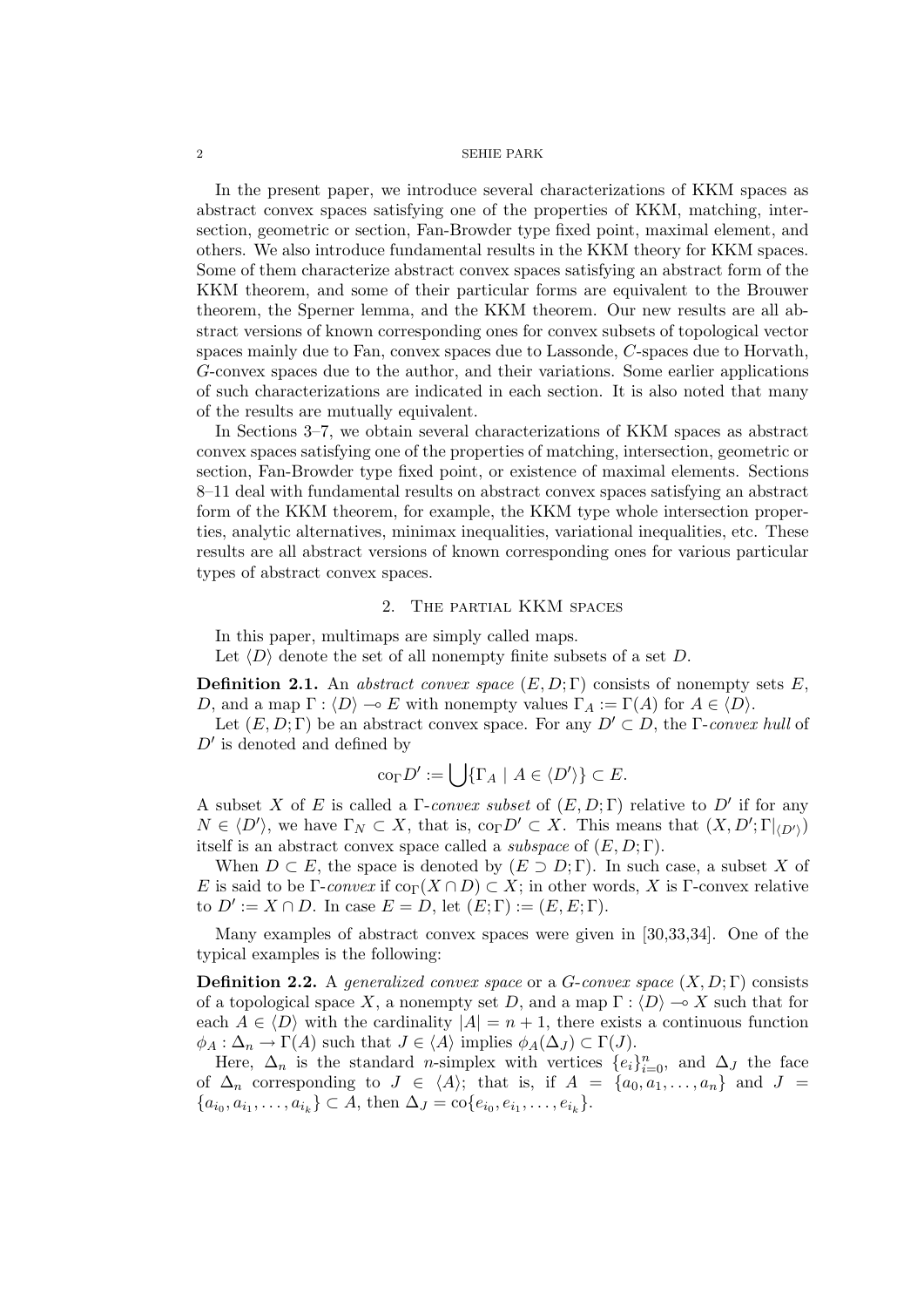We have established a large number of literature on *G*-convex spaces; see [27-29, 32, 38-43] and references therein.

**Example 2.3.** The following are typical examples of *G*-convex spaces:

- 1. Any nonempty convex subset of a t.v.s.
- 2. A convex space due to Lassonde [20].
- 3. A *C*-space (or an *H*-space) due to Horvath [14-17]. Hyperconvex metric spaces are particular *C*-spaces.
- 4. Hyperbolic spaces due to Reich and Shafrir [44].
- 5. An *L*-space due to Ben-El-Mechaiekh et al. The so-called *FC*-spaces are *L*-spaces; see [34].
- 6. Other major examples of *G*-convex spaces can be seen in [32, 38, 41].
- 7. A  $\phi_A$ -space  $(X, D; {\phi_A}_{A \in \langle D \rangle})$  consisting of a topological space X, a nonempty set *D*, and a family of continuous functions  $\phi_A : \Delta_n \to X$  for  $A \in \langle D \rangle$  with  $|A| = n + 1$  and  $n \in \mathbb{N} \cup \{0\}$ , can be made into a *G*-convex space [34].

**Example 2.4.** The following are typical examples of abstract convex spaces:

- 1. A convexity space  $(E, \mathcal{C})$  in the classical sense; see [47], where the bibliography lists 283 papers.
- 2. A generalized convex space.
- 3. According to Horvath [18], a convexity on a set *X* is an algebraic closure operator  $A \mapsto |[A]|$  from  $\mathcal{P}(X)$  to  $\mathcal{P}(X)$  such that  $|[\{x\}]| = \{x\}$  for all  $x \in X$ , or equivalently, a family  $\mathcal C$  of subsets of  $X$ , the convex sets, which contains the whole space and the empty set as well as singletons and which is closed under arbitrary intersections and updirected unions.

**Definition 2.5.** Let  $(E, D; \Gamma)$  be an abstract convex space and Z a set. For a map  $F: E \to Z$  with nonempty values, if a map  $G: D \to Z$  satisfies

$$
F(\Gamma_A) \subset G(A) := \bigcup_{y \in A} G(y) \quad \text{for all } A \in \langle D \rangle,
$$

then *G* is called a *KKM map* with respect to *F*. A *KKM map*  $G: D \to E$  is a KKM map with respect to the identity map 1*E*.

There are a large number of examples of KKM maps. The following is a new one:

**Example 2.6.** For a  $\phi_A$ -space  $(X, D; {\phi_A}_{A \in (D)})$ , any map  $T: D \to X$  satisfying

$$
\phi_A(\Delta_J) \subset T(J)
$$
 for each  $A \in \langle D \rangle$  and  $J \in \langle A \rangle$ 

is a KKM map on a *G*-convex space  $(X, D; \Gamma)$ .

The following KKM theorem for *G*-convex spaces and its proof are just simple modification of the one in [28, 29]:

**Theorem 2.7.** Let  $(X, D; \Gamma)$  be a *G*-convex space and  $G: D \to X$  *a multimap such that*

(2*.*7*.*1) *G has closed* [*resp., open*] *values; and*

(2*.*7*.*2) *G is a KKM map.*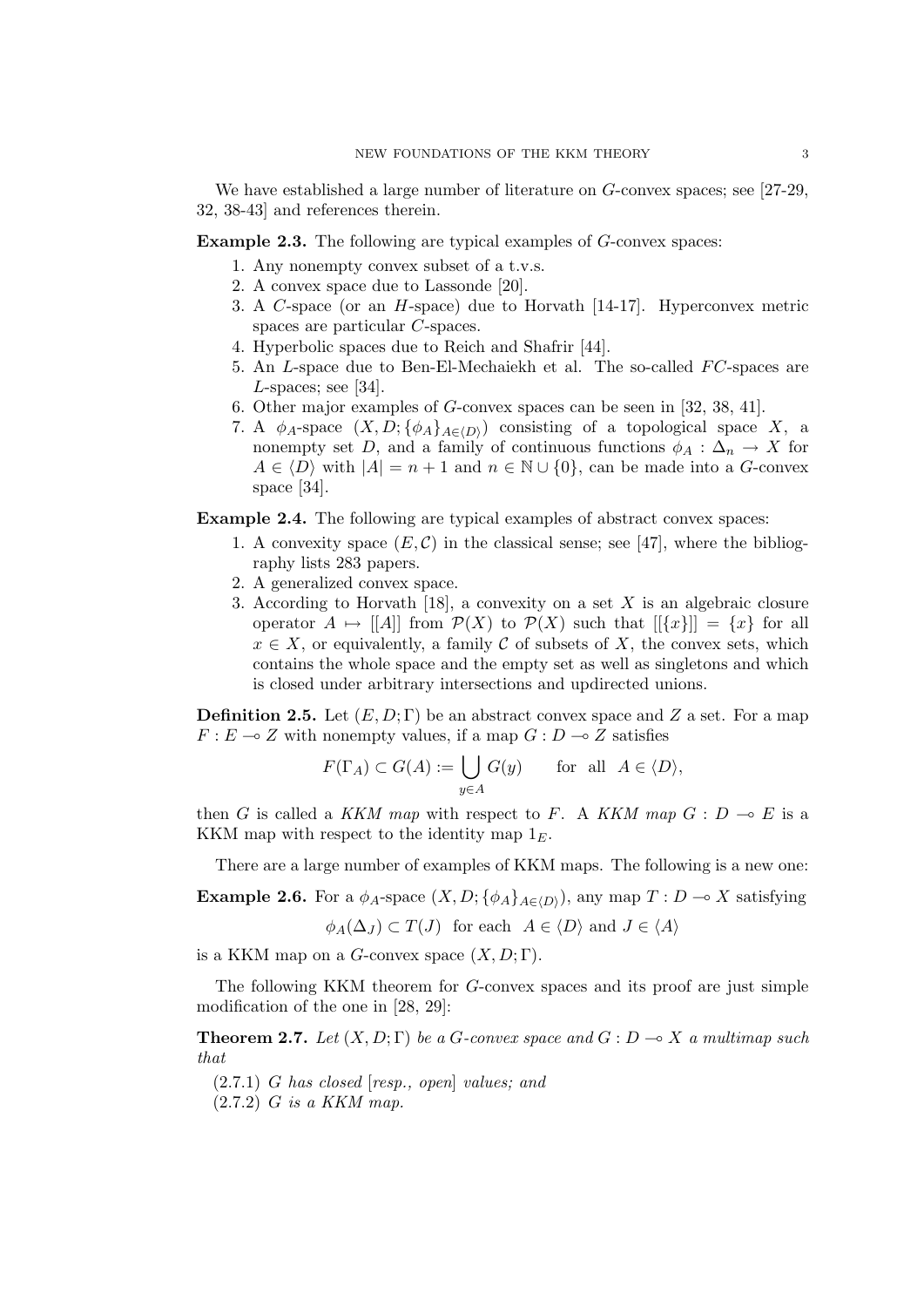*Then*  ${G(z)}_{z \in D}$  *has the finite intersection property.* (*More precisely, for each*  $N \in$  $\langle D \rangle$  *with*  $|N| = n + 1$ *, we have*  $\phi_N(\Delta_n) \cap \bigcap_{z \in N} G(z) \neq \emptyset$ *.*) *Further, if*

 $(2.7.3)$   $\bigcap_{z \in M} \overline{G(z)}$  *is compact for some*  $M \in \langle D \rangle$ *,* 

*then we have*  $\bigcap_{z \in D} \overline{G(z)} \neq \emptyset$ *.* 

*Proof.* Let  $N = \{z_0, z_1, \ldots, z_n\}$ . Since *G* is a KKM map, for each vertex  $e_i$  of  $\Delta_n$ , we have  $\phi_N(e_i) \in \Gamma({z_i}) \subset G(z_i)$  for  $0 \leq i \leq n$ . Then  $e_i \mapsto \phi_N^{-1}G(z_i)$  is a closed [resp., open] valued map such that  $\Delta_k = \text{co}\{e_{i_0}, e_{i_1}, \dots, e_{i_k}\} \subset \bigcup_{j=0}^k \phi_N^{-1}G(z_{i_j})$  for each face  $\Delta_k$  of  $\Delta_n$ . Therefore, by the original KKM theorem and its 'open' version [45], we have  $\Delta_n \supset \bigcap_{i=0}^n \phi_N^{-1}G(z_i) \neq \emptyset$  and hence  $\phi_N(\Delta_n) \cap \bigcap_{z \in N} G(z) \neq \emptyset$ .

The second part is clear.  $\Box$ 

*Remarks.* (1) Instead of (2.7.1), we may assume that, for each  $a \in D$  and  $N \in \langle D \rangle$ ,  $G(a) \cap \phi_N(\Delta_n)$  is closed [resp., open] in  $\phi_N(\Delta_n)$ . This is said by some authors that *G* has finitely closed [resp., open] values. This generalizes nothing; see [28].

(2) For  $X = \Delta_n$ , if *D* is the set of vertices of  $\Delta_n$  and  $\Gamma = \infty$ , the convex hull operation, Theorem 2.7 reduces to the celebrated KKM theorem [19] and its open version [37, 45]. The theorem was first used in [19] to obtain one of the most direct proofs of the Brouwer fixed point theorem, and later applied to topological results on Euclidean spaces in [1,2]; see [37].

(3) If *D* is a nonempty subset of a topological vector space *X* (not necessarily Hausdorff), Theorem 2.7 extends Fan's KKM lemma [7]. Fan applied it to coincidence theorems generalizing the Tychonoff fixed point theorem and a result concerning two continuous maps from a compact convex set into a uniform space. Later, Fan [8] also applied his lemma to an intersection theorem (concerning sets with convex sections) which implies the Sion minimax theorem and the Tychonoff fixed point theorem.

(4) For another forms of the KKM theorem for various *G*-convex spaces and their applications, see [21-30, 38-43].

**Definition 2.8.** Let  $(E, D; \Gamma)$  be an abstract convex space and Z a set. A map  $F: E \to Z$  is said to have the *KKM property* and called *a*  $\mathcal{R}-map$  if, for any KKM map *G* : *D* → *Z* with respect to *F*, the family  ${G(y)}_{y∈D}$  has the finite intersection property. We denote

$$
\mathfrak{K}(E,Z) := \{ F : E \multimap Z \mid F \text{ is a } \mathfrak{K}\text{-map} \}.
$$

Similarly, when  $Z$  is a topological space, a  $\mathcal{RC}$ -map is defined for closed-valued maps  $G$ , and a  $\mathcal{R}D$ -map for open-valued maps  $G$ . In this case, we have

$$
\mathfrak{K}(E,Z) \subset \mathfrak{KC}(E,Z) \cap \mathfrak{KD}(E,Z).
$$

Note that if *Z* is discrete then three classes  $\mathfrak{K}$ ,  $\mathfrak{K}\mathfrak{C}$ , and  $\mathfrak{K}\mathfrak{O}$  are identical. Some authors use the notation  $KKM(E, Z)$  instead of  $\mathfrak{RC}(E, Z)$ .

**Definition 2.9.** The *partial KKM principle* for an abstract convex topological space  $(E, D; \Gamma)$  is the statement that, for any closed-valued KKM map  $G: D \to E$ , the family  ${G(y)}_{y\in D}$  has the finite intersection property; that is,  $1_E \in \mathcal{RC}(E, E)$ .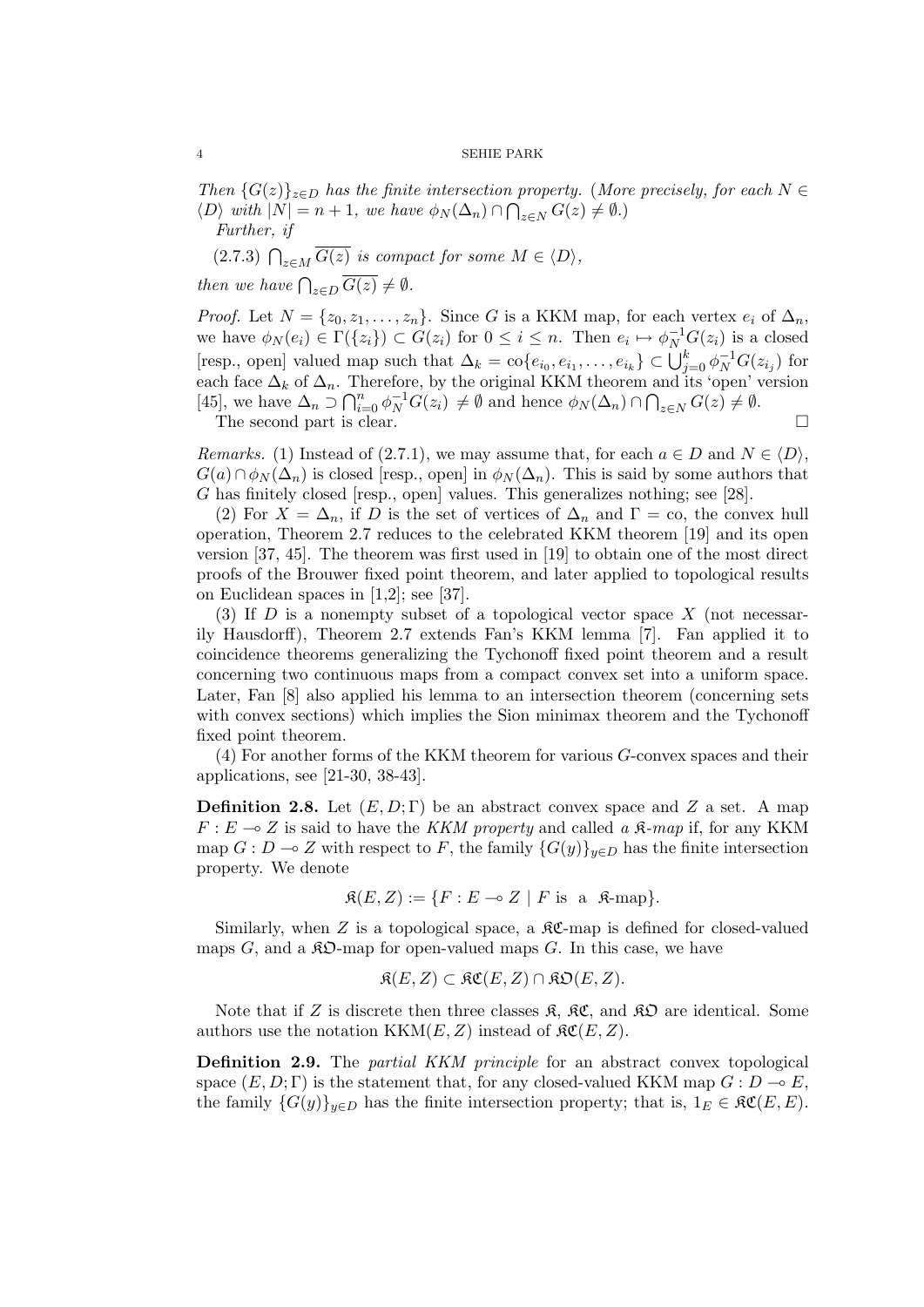The *KKM principle* is the statement that the same property also holds for any open-valued KKM maps.

An abstract convex topological space (*E, D*; Γ) is called a *KKM space* if it satisfies the KKM principle  $1_F$  ∈ RC(*E*, *E*) ∩ RO(*E*, *E*).

In our recent work [33], we studied elements or foundations of the KKM theory on abstract convex spaces and noticed there that many important results therein are related to KKM spaces.

# **Example 2.10.** We give examples of KKM spaces:

- 1. Every *G*-convex space is a KKM space; see Theorem 2.7.
- 2. A connected linearly ordered space  $(X, \leq)$  can be made into an abstract convex topological space  $(X \supset D; \Gamma)$  for any nonempty  $D \subset X$  by defining  $\Gamma_A := \{\text{min } A, \text{ max } A\} := \{x \in X \mid \text{min } A \leq x \leq \text{max } A\}$  for each  $A \in \langle D \rangle$ . Further, it is a KKM space; see [31, Theorem 5(i)].
- 3. The extended long line  $L^*$  can be made into a KKM space  $(L^* \supset D; \Gamma)$ ; see [31]. In fact,  $L^*$  is constructed from the ordinal space  $D := [0, \Omega]$  consisting of all ordinal numbers less than or equal to the first uncountable ordinal  $\Omega$ , together with the order topology. Recall that  $L^*$  is a generalized arc obtained from  $[0, \Omega]$  by placing a copy of the interval  $(0, 1)$  between each ordinal  $\alpha$  and its successor  $\alpha + 1$  and we give  $L^*$  the order topology. Now let  $\Gamma : \langle D \rangle \longrightarrow L^*$  be the one as in 2.

But  $L^*$  is not a *G*-convex space. In fact, since  $\Gamma\{0, \Omega\} = L^*$  is not path connected, for  $A := \{0, \Omega\} \in \langle L^* \rangle$  and  $\Delta_1 := [0, 1]$ , there does not exist a continuous function  $\phi_A : [0,1] \to \Gamma_A$  such that  $\phi_A\{0\} \subset \Gamma\{0\} = \{0\}$  and  $\phi_A\{1\} \subset \Gamma\{\Omega\} = \{\Omega\}$ . Therefore  $(L^* \supset D; \Gamma)$  is not *G*-convex.

4. For Horvath's convex space  $(X, \mathcal{C})$  with the weak Van de Vel property, the corresponding abstract convex space  $(X; \Gamma)$  is a KKM space, where  $\Gamma_A := [[A]] = \bigcap \{ C \in \mathcal{C} \mid A \subset C \}$  is metrizable for each  $A \in \langle X \rangle$ ; see [18, Proposition 5.1].

**Example 2.11.** We give examples of abstract convex spaces satisfying the partial KKM principle:

- 1. All KKM spaces.
- 2. For Horvath's convex space  $(X, \mathcal{C})$  with the weak Van de Vel property, the  $(X; \Gamma)$  is a partial KKM space, where  $\Gamma_A := [[A]]$  for each  $A \in \langle X \rangle$ ; see [18, Theorem 5.1].

Now we have the following diagram for triples (*E, D*; Γ):

Simplex =*⇒* Convex subset of a t.v.s. =*⇒* Lassonde type convex space  $\implies$  *H*-space  $\implies$  *G*-convex space  $\iff \phi_A$ -space  $\implies$  KKM space

=*⇒* Space satisfying the partial KKM principle =*⇒* Abstract convex space.

It is not known yet whether there is a space satisfying the partial KKM principle which is not a KKM space.

### 3. Matching property

From now on, a triple  $(X, D; \Gamma)$  denotes an abstract convex space such that X is a topological space unless explicitly stated otherwise. Recall that  $(X, D; \Gamma)$  is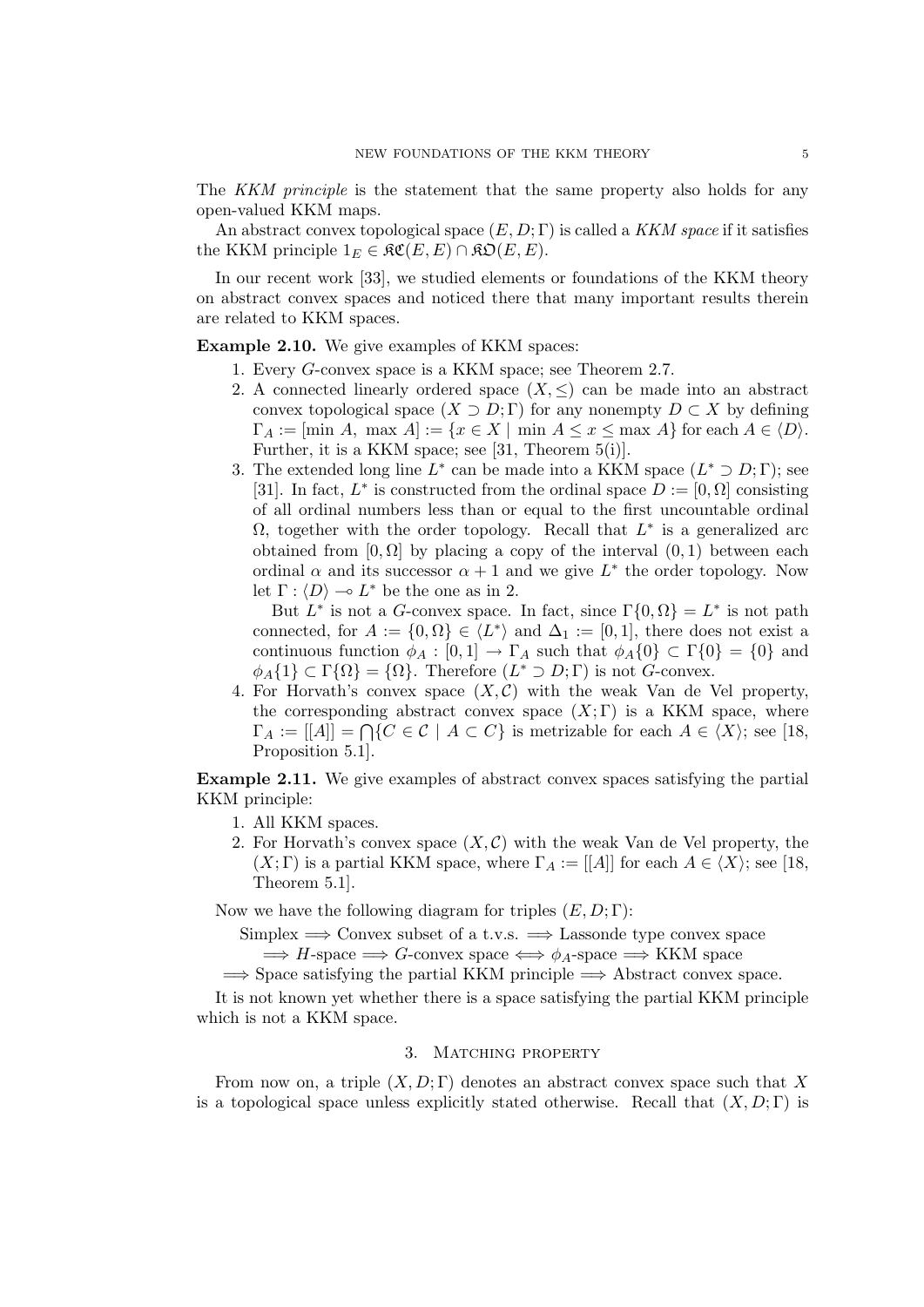a KKM space iff for any KKM map  $G: D \to X$  with closed [resp., open] values,  ${G(z)}_{z \in D}$  has the finite intersection property.

The (partial) KKM principle is equivalent to the Fan type matching property:

**Theorem 3.1.** *An abstract convex space* (*X, D*; Γ) *satisfies the partial KKM principle iff for any map*  $S: D \to X$  *satisfying* 

(3.1.1)  $S(z)$  *is open for each*  $z \in D$ *; and* 

 $(X.1.2)$   $X = \bigcup_{z \in M} S(z)$  for some  $M \in \langle D \rangle$ ,

*there exists an*  $N \in \langle D \rangle$  *such that* 

$$
\Gamma_N \cap \bigcap_{z \in N} S(z) \neq \emptyset.
$$

*An abstract convex space* (*X, D*; Γ) *is a KKM space iff the above condition also holds for closed-valued map S.*

*Proof.* (Necessity) Let  $G : D \to X$  be a map given by  $G(z) := X \setminus S(z)$  for  $z \in D$ . Then *G* has closed [resp., open] values. Suppose, on the contrary to the conclusion, that for any  $N \in \langle D \rangle$ , we have  $\Gamma_N \cap \bigcap_{z \in N} S(z) = \emptyset$ ; that is,  $\Gamma_N \subset X \setminus \bigcap_{z \in N} S(z) =$  $\bigcup_{z \in N} (X \setminus S(z)) = G(N)$ . Therefore *G* is a KKM map. Since  $(X, D; \Gamma)$  satisfies the (partial) KKM principle, there exists a  $\hat{y} \in \bigcap_{z \in N} G(z) = \bigcap_{z \in N} (X \setminus S(z))$ . Hence  $\hat{y} \notin S(z)$  for all  $z \in N$ . This violates condition (3.1.2).

(Sufficiency) Let  $G: D \to X$  be a KKM map with closed [resp., open] values. Suppose  $\bigcap_{z \in M} G(z) = \emptyset$  for some  $M \in \langle D \rangle$ . Then  $\bigcup_{z \in M} G^c(z) = \bigcup_{z \in M} (X \setminus G(z)) =$ *X*. Therefore, by the sufficiency assumption, there exists an  $N \in \langle D \rangle$  such that  $\Gamma_N \cap \bigcap_{z \in N} G^c(z) \neq \emptyset$ . Since *G* is a KKM map,  $\Gamma_N \subset G(N)$ . Therefore, we have a contradiction  $G(N) \cap (G(N))^c \neq \emptyset$ .

This completes our proof.  $\Box$ 

**Corollary 3.2.** Let  $(X, D; \Gamma)$  *satisfy the partial KKM principle and*  $S: D \to X$  *be a map such that*

(1)  $S(z)$  *is open for each*  $z \in D$ ;

(2)  $S^{-}(y)$  *is nonempty for each*  $y \in X$  (*that is, S is surjective*)*; and* 

(3)  $X \setminus S(z_0)$  *is compact for some*  $z_0 \in X$ *.* 

*Then there exists an*  $N \in \langle D \rangle$  *such that* 

$$
\Gamma_N \cap \bigcap_{z \in N} S(z) \neq \emptyset.
$$

*Proof.* Note that (2) and (3) imply (3.1.2).  $\square$ 

*Remark.* The origin of Corollary 3.2 goes back to Fan [12, 13] for a convex set  $X = D$ . For applications, see also [21-23].

#### 4. Another intersection property

The (partial) KKM principle is equivalent to another intersection property:

**Theorem 4.1.** *An abstract convex space* (*X, D*; Γ) *satisfies the partial KKM principle iff for any maps*  $S: D \to X$ ,  $T: X \to X$  *satisfying* 

(4.1.1) *S has closed values;*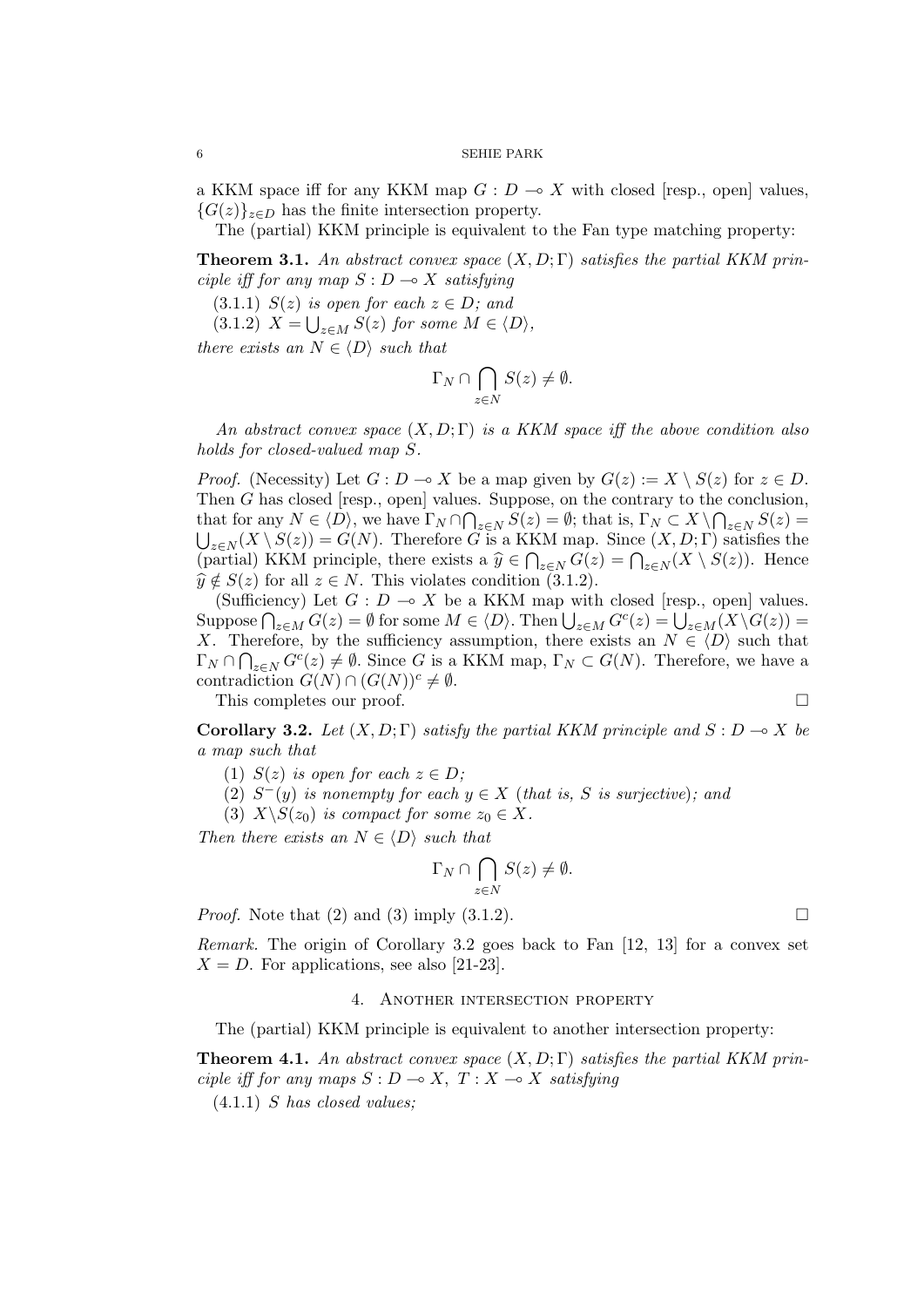$(4.1.2)$  *for each*  $x \in X$ ,  $\text{co}_{\Gamma}(D \setminus S^{-}(x)) \subset X \setminus T^{-}(x)$ ; and

 $(4.1.3)$   $x \in T(x)$  for each  $x \in X$ ,

 ${S(z)}_{z \in D}$  *has the finite intersection property.* 

*An abstract convex space* (*X, D*; Γ) *is a KKM space iff the above condition also holds for any open-valued map S.*

*Proof.* (Necessity) By the definition of the partial KKM principle, it suffices to show that *S* is a KKM map. Otherwise, there exists a subset  $N \in \langle D \rangle$  such that  $\Gamma_N \not\subset S(N)$ ; that is, there exists an  $x \in \Gamma_N$  such that  $x \notin S(z)$  for all  $z \in N$ . Hence,  $N \in \langle D \setminus S^{-}(x) \rangle$  and, by (4.1.2), we have  $\Gamma_N \subset X \setminus T^{-}(x)$ . Therefore,  $x \in X \setminus T^-(x)$  or  $x \notin T^-(x)$ , which contradicts (4.1.3).

(Sufficiency) For any KKM map  $S: D \to X$  with closed [resp., open] values, we have to show  ${S(z)}_{z \in D}$  has the finite intersection property. Consider the particular case where  $\Gamma_N := \text{co}_\Gamma N$  for all  $N \in \langle D \rangle$ . Let  $T : X \to X$  be defined by

$$
X \setminus T^-(x) := \text{co}_{\Gamma}(D \setminus S^-(x)) \quad \text{for } x \in X.
$$

Then clearly (4.1.2) holds. We claim that (4.1.3) holds. Suppose, on the contrary, that  $x \notin T(x)$  for some  $x \in X$ . Then  $x \notin T^-(x)$  and hence  $x \in X \setminus T^-(x)$ . This implies  $x \in \Gamma_N$  for some  $N \in \langle D \setminus S^-(x) \rangle$  by the definition of *T*. Then, for all  $z \in N$ , we have  $z \in D \setminus S^{-}(x) \iff z \notin S^{-}(x) \iff x \notin S(z)$  and hence  $x \notin S(N)$ . Therefore  $\Gamma_N \not\subset S(N)$ , which contradicts that *S* is a KKM map. Now all of the requirements of Theorem 4.1 are satisfied, and hence  $\{S(z)\}_{z \in D}$  has the finite intersection property. finite intersection property.

From Theorem 4.1 or Corollary 3.2, we immediately have another whole intersection property:

**Corollary 4.2.** *Let*  $(X, D; \Gamma)$  *satisfy the partial KKM principle and*  $S : D \rightarrow$ *X*,  $T: X \rightarrow X$  *be maps such that* 

- (1) *S has closed values;*
- $(2)$  *for each*  $x \in X$ ,  $\operatorname{co}_{\Gamma}(D \setminus S^{-}(x)) \subset X \setminus T^{-}(x)$ ;
- (3)  $x \in T(x)$  *for each*  $x \in X$ *; and*
- (4)  $\bigcap_{z \in M} S(z)$  *is compact for some*  $M \in \langle D \rangle$ *.*

*Then*

$$
\bigcap_{z \in D} S(z) \neq \emptyset.
$$

*Remark.* The first particular form of Corollary 4.2 is due to Tarafdar [52] for a convex space  $X = D$ . Another forms of Corollary 2.1 also appear in [14, 25] and others.

### 5. Geometric or section properties

In this section, we show that the (partial) KKM principle is equivalent to two geometric forms. The following is usually called the section property:

**Theorem 5.1.** *An abstract convex space* (*X, D*; Γ) *satisfies the partial KKM principle iff for any sets*  $A \subset D \times X$ ,  $B \subset X \times X$  *satisfying* (5.1.1)  $\{y \in X \mid (z, y) \in A\}$  *is closed for each*  $z \in D$ ;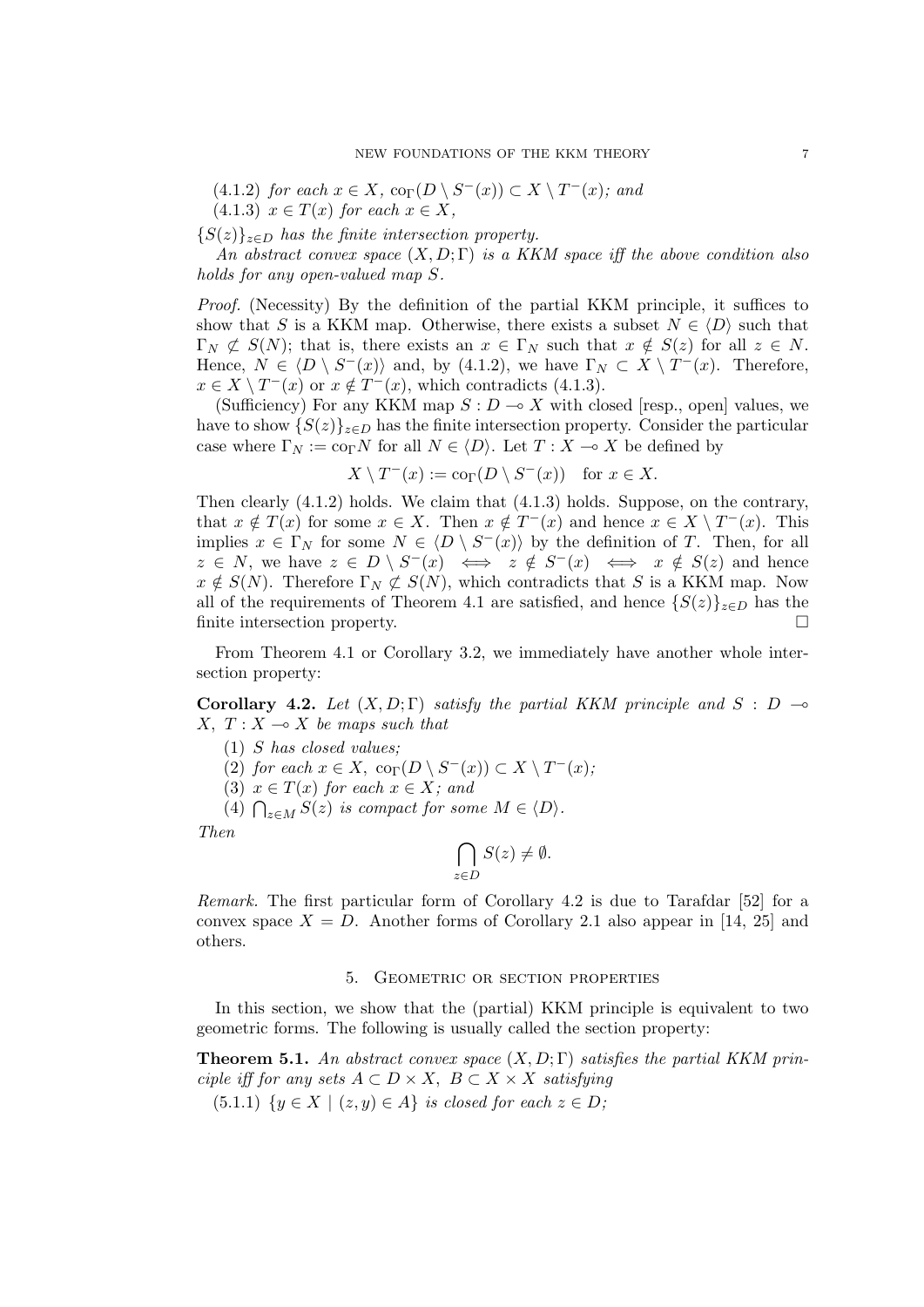(5.1.2) for each  $y \in X$ ,  $\text{co}_{\Gamma}\{z \in D \mid (z, y) \notin A\} \subset \{x \in X \mid (x, y) \notin B\}$ ; and  $(5.1.3)$   $(x, x) \in B$  *for each*  $x \in X$ ,

*and for each*  $N \in \langle D \rangle$ , there exists an  $x_0 \in X$  such that  $N \times \{x_0\} \subset A$ .

*An abstract convex space* (*X, D*; Γ) *is a KKM space iff the above condition also holds for any set*  $A \subset D \times X$  *satisfying* 

(5.1.1)*′ {y ∈ X |* (*z, y*) *∈ A} is open for each z ∈ D instead of* (5.1.1)*.*

*Proof of Theorem 5.1 using Theorem 4.1.* For each  $z \in D$ , let  $S(z) := \{y \in$  $X \mid (z, y) \in A$ <sup>}</sup>. Then (5.1.1)  $\implies$  (4.1.1). Moreover, for each  $x \in X$ , let *T*(*x*) := { $y \in X \mid (x, y) \in B$ }. Then (5.1.2) ⇒ (4.1.2). Further (5.1.3) ⇒ (4.1.3). Therefore, by Theorem 4.1, for each  $N \in \langle D \rangle$ , we have

$$
\bigcap_{z \in N} S(z) = \bigcap_{z \in N} \{ y \in X \mid (z, y) \in A \} \neq \emptyset.
$$

Hence there exists an  $x_0 \in X$  such that  $(z, x_0) \in A$  for all  $z \in N$ ; that is,  $N \times \{x_0\} \subset I$  $A$ .

*Proof of Theorem 4.1 using Theorem 5.1.* Let  $A := Gr(S)$  and  $B := Gr(T)$ . Then  $(4.1.1)-(4.1.3) \implies (5.1.1)-(5.1.3)$ . Therefore, by Theorem 5.1, for each  $N \in \langle D \rangle$ , there exists an  $x_0 \in X$  such that  $N \times \{x_0\} \subset A$ . Hence  $\{S(z)\}_{z \in D}$  has the finite intersection property intersection property.

**Corollary 5.2.** *Let*  $(X, D; \Gamma)$  *satisfy the partial KKM principle and*  $A \subset D$  *× X*, *B* ⊂ *X*  $\times$  *X be two sets satisfying* (5.1.1)*,* (5.1.2*), and* (5.1.3*). Further if* 

 $(5.1.4)$   $\{y \in X \mid (z_0, y) \in A\}$  *is compact for some*  $z_0 \in D$ *, then there exists an*  $x_0 \in X$  *such that*  $D \times \{x_0\} \subset A$ .

*Proof of Corollary 5.2 using Corollary 4.2.* As in the proof of Theorem 6.1, define maps *S* and *T*. Then  $(5.1.1)-(5.1.4)$  imply  $(1)-(4)$  in Corollary 4.2. Therefore, by Corollary 4.2, we have

$$
\bigcap_{z \in D} S(z) = \bigcap_{z \in D} \{ y \in X \mid (z, y) \in A \} \neq \emptyset.
$$

Hence there exists an  $x_0 \in X$  such that  $(z, x_0) \in A$  for all  $z \in D$ ; that is,  $D \times \{x_0\} \subset \{x_0\}$  $A$ .

*Remark.* If  $X = D$  is a convex subset of a topological vector space and if  $A =$ *B*, Corollary 5.2 reduces to Fan's 1961 Lemma [7, Lemma 4]. He obtained his result from his own generalization of the KKM theorem and applied it to a direct proof of the Tychonoff fixed point theorem. Other interesting applications of his useful lemma to fixed points, minimax theorems, equilibrium points, extension of monotone sets, potential theory, etc. have been made by Fan [9] and others; see [27].

The following shows that some geometric property is equivalent to the (partial) KKM principle:

**Theorem 5.3.** *An abstract convex space* (*X, D*; Γ) *satisfies the partial KKM principle iff for any sets*  $A \subset D \times X$ ,  $B \subset X \times X$  *satisfying*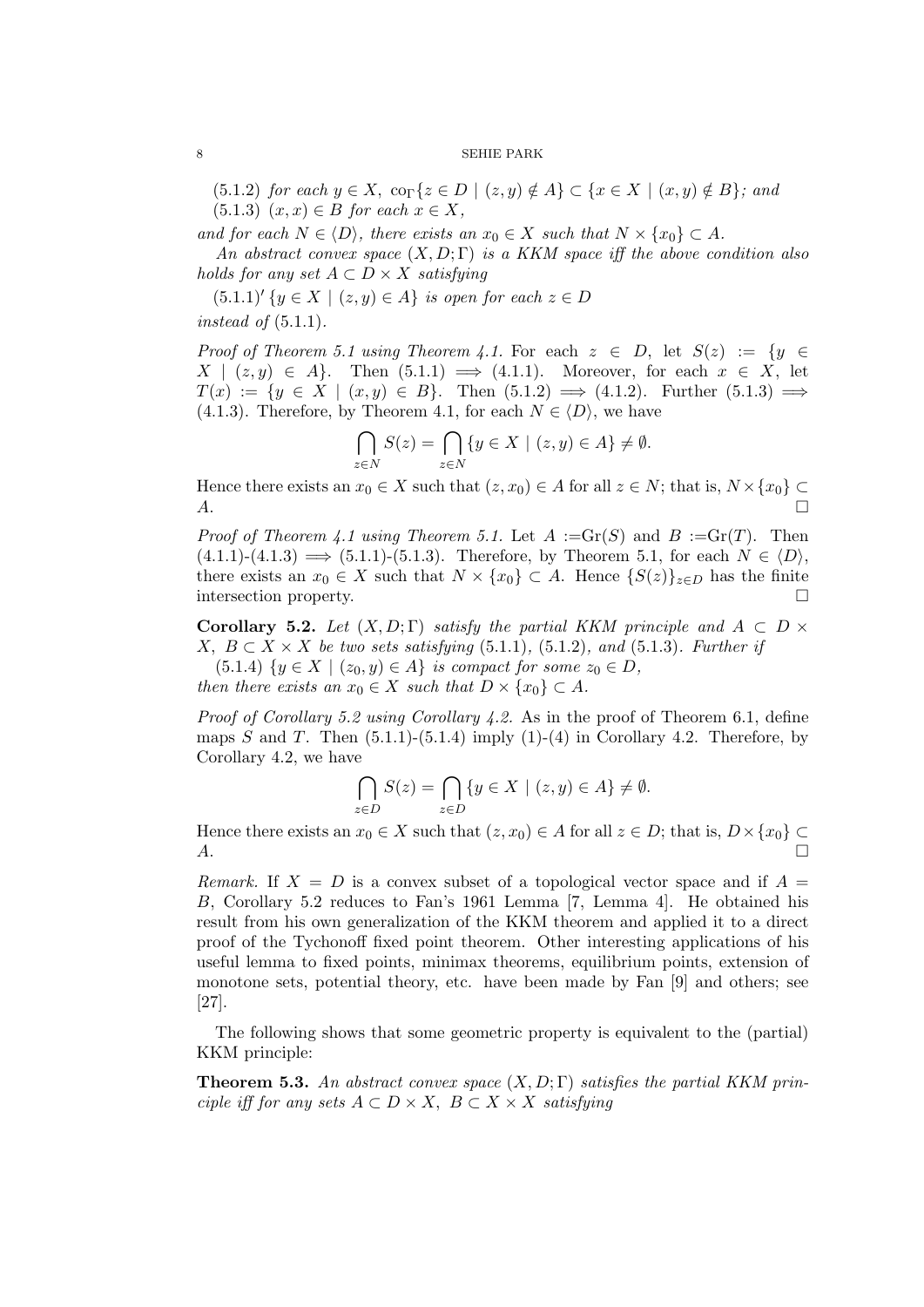- $(5.3.1)$   $\{y \in X \mid (z, y) \in A\}$  *is open for each*  $z \in D$ ;
- $(5.3.2)$  for each  $y \in X$ ,  $\text{co}_{\Gamma}\{z \in D \mid (z, y) \in A\} \subset \{x \in X \mid (x, y) \in B\}$ ; and
- (5.3.3) *there exists an*  $M \in \langle D \rangle$  *such that for any*  $x \in X$ ,  $(z, x) \in A$  *for some z ∈ M,*

*there exists an*  $x_0 \in X$  *such that*  $(x_0, x_0) \in A$ *.* 

*An abstract convex space* (*X, D*; Γ) *is a KKM space iff the above condition also holds when the set in* (5*.*3*.*1) *is closed.*

*Proof of Theorem 5.3 using Theorem 5.1.* Consider Theorem 5.1 replacing (*A, B*) by their respective complements  $(A^c, B^c)$ . Then  $(5.1.1)$  and  $(5.1.2)$  are satisfied by  $(5.3.1)$  and  $(5.3.2)$ . Since  $(5.3.3)$  is the negation of the conclusion of Theorem 5.1, we should have the negation of (5.1.3). Therefore, the conclusion follows.  $\Box$ 

*Proof of Theorem 5.1 using Theorem 5.3.* Similar.  $\Box$ 

**Corollary 5.4.** *Let*  $(X, D; \Gamma)$  *satisfy the partial KKM principle and*  $A \subset D \times D$ *X*, *B* ⊂ *X*  $\times$  *X be two sets satisfying* (5.3.1) *and* (5.3.2)*. Further if* 

(1) *for each*  $y \in X$ *, there exists a*  $z \in D$  *such that*  $(z, y) \in A$ *; and* 

 $(2) \{y \in X \mid (z_0, y) \notin A\}$  *is compact for some*  $z_0 \in D$ *,* 

*then there exists an*  $x_0 \in X$  *such that*  $(x_0, x_0) \in B$ *.* 

*Proof of Corollary 5.4 using Corollary 5.2.* Consider Corollary 5.2 replacing (*A, B*) by their respective complements  $(A^c, B^c)$ . Then  $(5.1.1)$  and  $(5.1.2)$  are satisfied by  $(5.3.1)$  and  $(5.3.2)$ . Moreover,  $(2)$  implies  $(5.1.4)$ . Since  $(1)$  is the negation of the conclusion of Corollary 5.2, we should have the negation of (5.1.3). Therefore, the conclusion follows.

*Proof of Corollary 5.2 using Corollary 5.4.* Similar. ¤

*Remark.* If  $X = D$  is a convex subset of a topological vector space and if  $A = B$ , Corollary 5.4 reduces to Fan [11, Theorem 2]. In this case, (5.3.2) merely tells that  ${x \in X \mid (x, y) \in A}$  is convex.

### 6. The Fan-Browder type fixed point theorems

The (partial) KKM principle is equivalent to the Fan-Browder type fixed point theorem:

**Theorem 6.1.** *An abstract convex space* (*X, D*; Γ) *satisfies the partial KKM principle iff for any maps*  $S: D \to X$ ,  $T: X \to X$  *satisfying* 

(6.1.1)  $S(z)$  *is open for each*  $z \in D$ ;

 $(6.1.2)$  *for each*  $y \in X$ ,  $\text{co}_{\Gamma}S^{-}(y) \subset T^{-}(y)$ *; and* 

 $(6.1.3)$   $X = \bigcup_{z \in M} S(z)$  for some  $M \in \langle D \rangle$ ,

*T* has a fixed point  $x_0 \in X$ ; that is  $x_0 \in T(x_0)$ .

*An abstract convex space* (*X, D*; Γ) *is a KKM space iff the above condition also holds for any map*  $S: D \to X$  *satisfying* 

 $(6.1.1)'$  *S* $(z)$  *is closed for each*  $z \in D$ 

*instead of* (6.1.1)*.*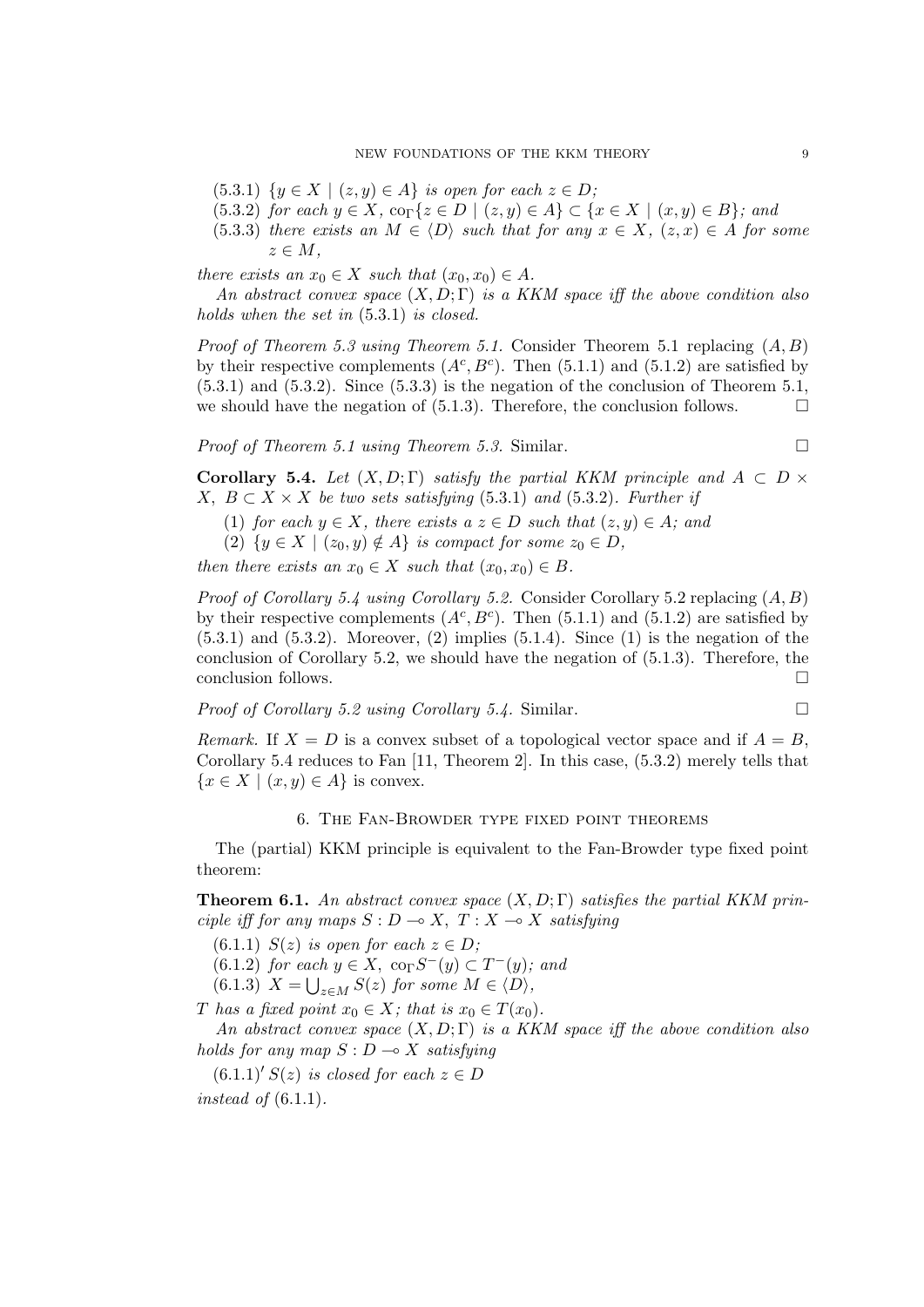*Proof of Theorem 6.1 using Theorem 5.3.* Let *A* and *B* be the graphs of *S* and *T*, respectively. Then  $(6.1.1)$  -  $(6.1.3)$  imply  $(5.3.1)$  -  $(5.3.3)$ . Therefore, by Theorem 5.3, there exists an  $x_0 \in X$  such that  $(x_0, x_0) \in B$ , that is, *T* has a fixed point  $x_0 \in X$ .

*Proof of Theorem 5.3 using Theorem 6.1.* Define  $S(z) := \{y \in X \mid (z, y) \in A\}$  and *T*(*x*) := {*y* ∈ *X* | (*x, y*) ∈ *B*}. Apply Theorem 6.1. □

**Corollary 6.2.** *Let*  $(X, D; \Gamma)$  *satisfy the partial KKM principle and*  $S : D \rightarrow$ *X*,  $T: X \rightarrow X$  *be two maps satisfying* (6.1.1) *and* (6.1.2)*.* If

- (1) *for each*  $y \in X$ ,  $S^{-}(y) \neq \emptyset$ *; and*
- (2)  $X \setminus S(z_0)$  *is compact for some*  $z_0 \in D$ *,*

*then T has a fixed point*  $x_0 \in X$ *; that is*  $x_0 \in T(x_0)$ *.* 

*Proof of Corollary 6.2 using Corollary 5.4.* Let *A* and *B* be the graphs of *S* and *T*, respectively. Then  $(6.1.1)$ ,  $(6.1.2)$  and  $(1)$ ,  $(2)$  imply  $(5.3.1)$  -  $(5.3.4)$ . Then, by Corollary 5.4, there exists an  $x_0 \in X$  such that  $(x_0, x_0) \in B$ , that is, *T* has a fixed point  $x_0 \in X$ .

*Proof of Corollary 5.4 using Corollary 6.2.* Define  $S(z) := \{y \in X \mid (z, y) \in A\}$ and  $T(x) := \{y \in X \mid (x, y) \in B\}$ . Apply Theorem 6.1.

**Corollary 6.3.** *Let* (*X, D*; Γ) *satisfy the partial KKM principle, X be compact, and*  $S: X \rightarrow D, T: X \rightarrow X$  *two maps satisfying* 

- $(1)$  *for each*  $x \in X$ ,  $\text{co}_{\Gamma}S(x) \subset T(x)$ *; and*
- $(2)$   $X = \bigcup \{ \text{Int } S^{-}(z) \mid z \in D \}.$

*Then T* has a fixed point  $x_0 \in X$ .

*Proof.* Replacing *S* and *T* in Theorem 6.1 by Int *S*<sup>−</sup> and *T*<sup>−</sup>, respectively, observe the following:

- (i) Int  $S<sup>−</sup>(z)$  is open for each  $z \in D$ ;
- (ii) for each  $y \in X$ ,  $N \in \langle (\text{Int } S^-)^-(y) \rangle \subset \langle S(y) \rangle$  implies  $\Gamma_N \subset T(y)$  by (1);
- (iii) for each  $y \in X$ , by (2), there exists a  $z \in D$  such that  $y \in \text{Int } S^-(z)$ , and hence  $(\text{Int } S^-)$ <sup>-</sup> $(y) \neq \emptyset$ ; and
- (iv) since *X* itself is compact,  $X \setminus \text{Int } S^-(z_0)$  is compact for any  $z_0 \in D$ .

Therefore, by Corollary 6.2,  $T^-$  has a fixed point  $x_0 \in X$ ; that is,  $x_0 \in T^-(x_0)$  or  $x_0 \in T(x_0).$ 

**Corollary 6.4.** *Let* (*X, D*; Γ) *satisfy the partial KKM principle, X be compact, and*  $S: X \rightarrow D$  *a map satisfying* 

- (1) *for each*  $x \in X$ ,  $S(x)$  *is nonempty; and*
- (2) *for each*  $z \in D$ ,  $S^{-}(z)$  *is open.*

*Then there exists an*  $\hat{x} \in X$  *such that*  $\hat{x} \in \text{co}_\Gamma S(\hat{x})$ *.* 

The following simplified form of Corollary 6.3 or 6.4 is also a Fan-Browder type fixed point theorem:

**Corollary 6.5.** *Let* (*X*; Γ) *satisfy the partial KKM principle, X be compact, and*  $T: X \longrightarrow X$  *a map satisfying*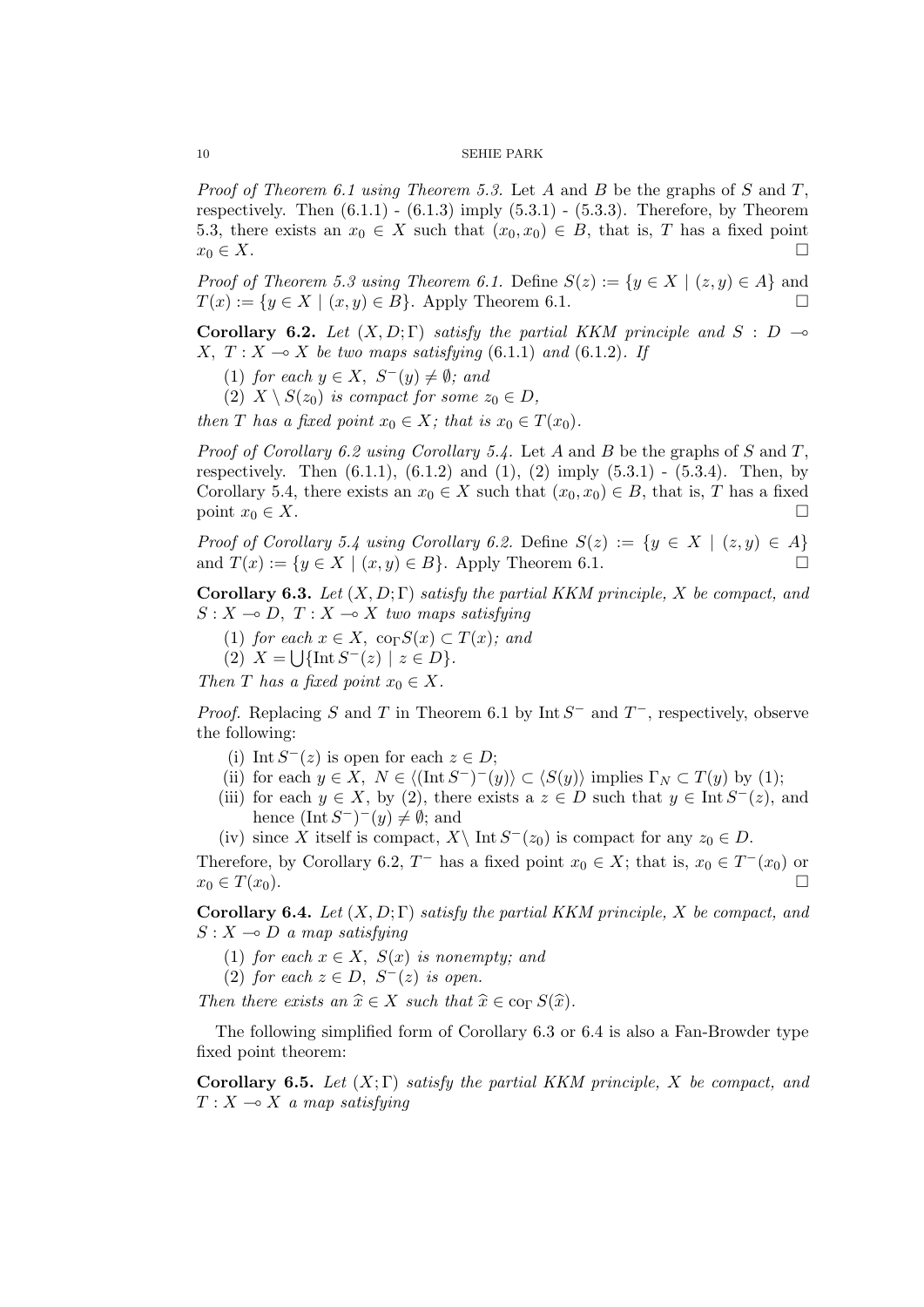(1) for each 
$$
x \in X
$$
,  $T(x)$  is  $\Gamma$ -convex; and

(2) 
$$
X = \bigcup \{ \text{Int } T^-(y) \mid y \in X \}.
$$

*Then T has a fixed point.*

*Proof.* Replacing  $(S^-, \text{co}_\Gamma S)$  in Corollary 6.4 by (Int  $T^-$ , T), we have the conclusion immediately.

*Remarks.* (1) For a convex subset *X* of a topological vector space *E*, if  $T^-(y)$  itself is open, then Corollary 6.5 reduces to Browder's result [6]. Condition (2) was first considered by Tarafdar [51].

(2) Note that Browder's result is a reformulation of Fan's geometric lemma [7] in the form of a fixed point theorem and its proof was based on the Brouwer fixed point theorem and the partition of unity argument. Since then it is known as the Fan-Browder fixed point theorem.

(3) Browder [6] applied his theorem to a systematic treatment of the interconnections between multi-valued fixed point theorems, minimax theorems, variational inequalities, and monotone extension theorems. For further developments on generalizations and applications of the Fan-Browder theorem, we refer to [21, 25, 27].

### 7. The existence theorems of maximal elements

Any binary relation *R* in a set *X* can be regarded as a map  $T : X \to X$  and conversely by the following obvious way:

$$
y \in T(x)
$$
 if and only if  $(x, y) \in R$ .

Therefore, a point  $x_0 \in X$  is called a *maximal element* of a map *T* if  $T(x_0) = \emptyset$ . In this section, we give another equivalent form of the (partial) KKM principle:

**Theorem 7.1.** *An abstract convex space* (*X, D*; Γ) *satisfies the partial KKM principle iff for any maps*  $S: X \to D$ ,  $T: X \to X$  *satisfying* 

 $(7.1.1)$   $S^{-}(z)$  *is open for each*  $z \in D$ ;

 $(7.1.2)$  *for each*  $x \in X$ ,  $\text{co}_{\Gamma}S(x) \subset T(x)$ *; and* 

 $(7.1.3)$  *for each*  $x \in X$ ,  $x \notin T(x)$ ,

*X can not be covered by a finite number of*  $S^{-}(z)$ *'s,*  $z \in D$ *.* 

*An abstract convex space* (*X, D*; Γ) *is a KKM space iff the above condition also holds for any map*  $S: X \rightarrow D$  *satisfying* 

 $(7.1.1)'$   $S^{-}(z)$  *is closed for each*  $z \in D$ 

*instead of* (7.1.1)*.*

*Proof of Theorem 7.1 using Theorem 6.1.* Suppose that *X* is covered by a finite number of  $S^{-}(z)$ 's,  $z \in D$ . Consider Theorem 6.1 replacing  $S, T$  by  $S^{-}, T^{-}$ , respectively. Then all of the requirements of Theorem 6.1 are satisfied. Therefore, there exists an  $x_0 \in X$  such that  $x_0 \in T^-(x_0)$  or  $x_0 \in T(x_0)$ . But this violates  $(7.1.3)$ .

*Proof of Theorem 6.1 using Theorem 7.1.* Replacing  $S$ ,  $T$  in Theorem 6.1 by  $S^-$ ,  $T^-$ , respectively, follow the above proof.  $\Box$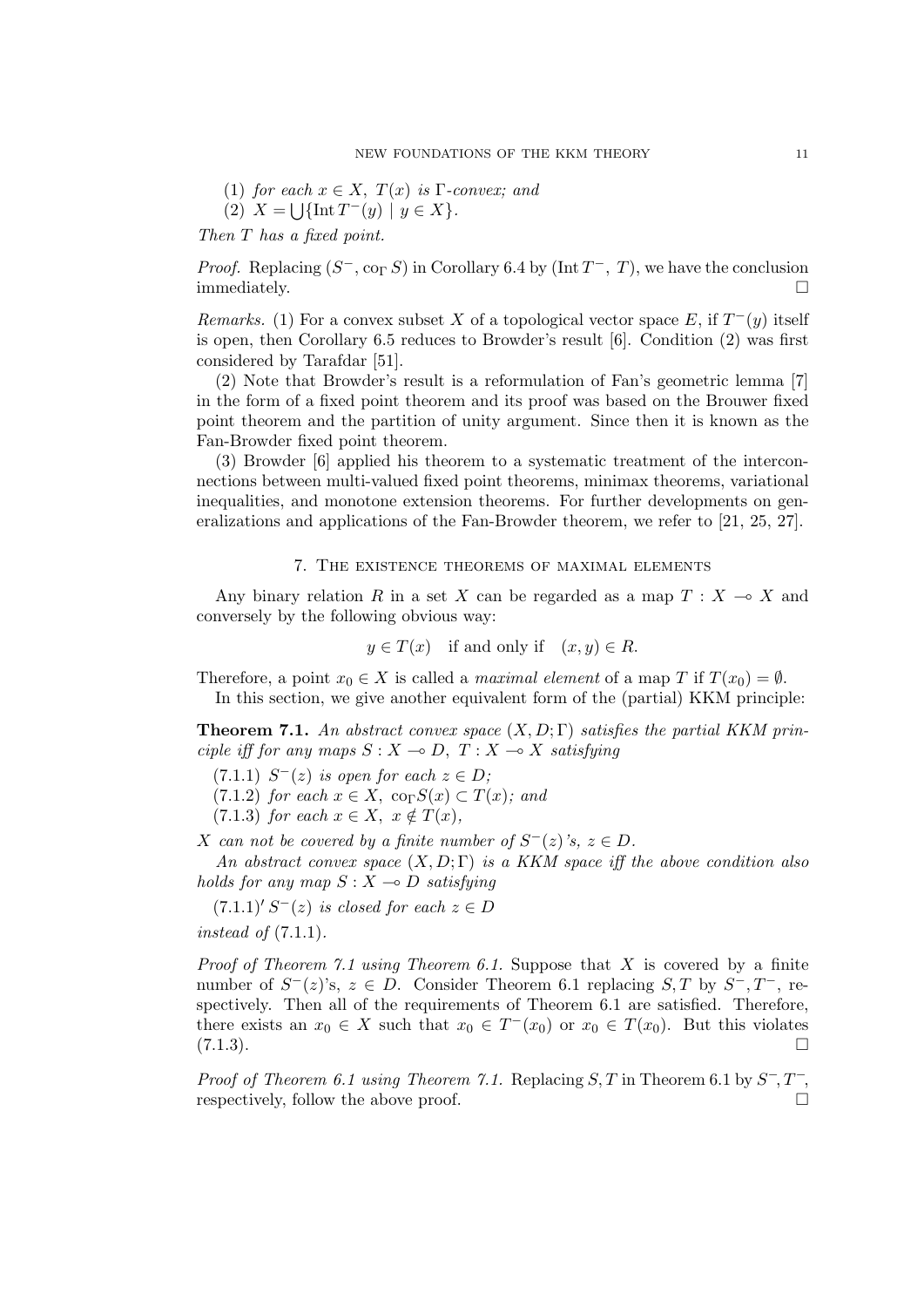*Remark.* Theorems 3.1, 4.1, 5.1, 5.3, 6.1, and 7.1 are all characterizations of the KKM spaces. This means that there are no spaces other than KKM spaces satisfying any of the properties of matching, intersection, geometric or section, Fan-Browder type fixed point, or maximal element. Similarly the theorems and their Corollaries also characterizes abstract convex spaces satisfying the partial KKM principle.

From Theorem 7.1, we can deduce some results on maximal elements as follows:

**Corollary 7.2.** *Let*  $(X, D; \Gamma)$  *satisfy the partial KKM principle and*  $S: X \rightarrow$ *D,*  $T: X \to X$  *be two maps satisfying* (7.1.1)–(7.1.3)*.* If

 $(X.1.4)$   $X \setminus S^{-}(z_0)$  *is compact for some*  $z_0 \in D$ ,

*then there exists an*  $\hat{x} \in X$  *such that*  $S(\hat{x}) = \emptyset$ *.* 

*Proof of Corollary 7.2 using Corollary 6.2.* Suppose that  $S(x) \neq \emptyset$  for each  $x \in X$ . Consider Corollary 6.2 replacing *S*, *T* by  $S^-$ ,  $T^-$ , respectively. Then all of the requirements of Corollary 6.2 are satisfied. Therefore, there exists an  $x_0 \in X$  such that  $x_0 \in T^-(x_0)$  or  $x_0 \in T(x_0)$ . But this violates (7.1.3).

*Proof of Corollary 6.2 using Corollary 7.2.* Replacing *S, T* in Corollary 6.2 by *S −*, *T*<sup>−</sup>, respectively, follow the above proof.  $□$ 

Corollary 6.4 is equivalent to the following simple consequence of Corollary 7.2:

**Corollary 7.3.** *Let* (*X, D*; Γ) *satisfy the partial KKM principle, X be compact, and*  $S: X \rightarrow D$  *a map satisfying* 

- $(1)$   $x \notin \text{co}_{\Gamma}S(x)$  *for each*  $x \in X$ *; and*
- (2)  $S<sup>−</sup>(z)$  *is open for each*  $z \in D$ *.*

*Then there exists an*  $\hat{x} \in X$  *such that*  $S(\hat{x}) = \emptyset$ *.* 

Corollary 7.3 is used by Borglin and Keiding [5] and Yannelis and Prabhakar [53] to the existence of maximal elements in mathematical economics.

Until recently, all conditions of Theorems 3.1, 4.1, 5.1, 5.3, 6.1, 7.1 and their Corollaries are known for *G*-convex spaces only. Now those Theorems characterizes the KKM spaces and all of Corollaries hold for any abstract convex spaces satisfying the partial KKM principle.

# 8. The KKM type theorems

From the partial KKM principle we have a whole intersection property:

**Theorem 8.1.** Let  $(X, D; \Gamma)$  *satisfy the partial KKM principle and*  $G: D \to X$  *be a closed-valued KKM map. If*

 $(8.1.1)$   $\bigcap_{z \in M} G(z)$  *is compact for some*  $M \in \langle D \rangle$ , *then we have*

$$
\bigcap_{z \in D} G(z) \neq \emptyset.
$$

Note that Theorem 8.1 properly generalizes the second part of Theorem 2.7. Corollary 3.2 can be stated in its contrapositive form and in terms of the complement  $G(z)$  of  $S(z)$  in *X*. Then we obtain Theorem 8.1 with  $M = \{z_0\}$ . Conversely, we can deduce Corollary 3.2 from Theorem 8.1.

The following can be deduced from Theorem 8.1, as in [28, Theorem 5]: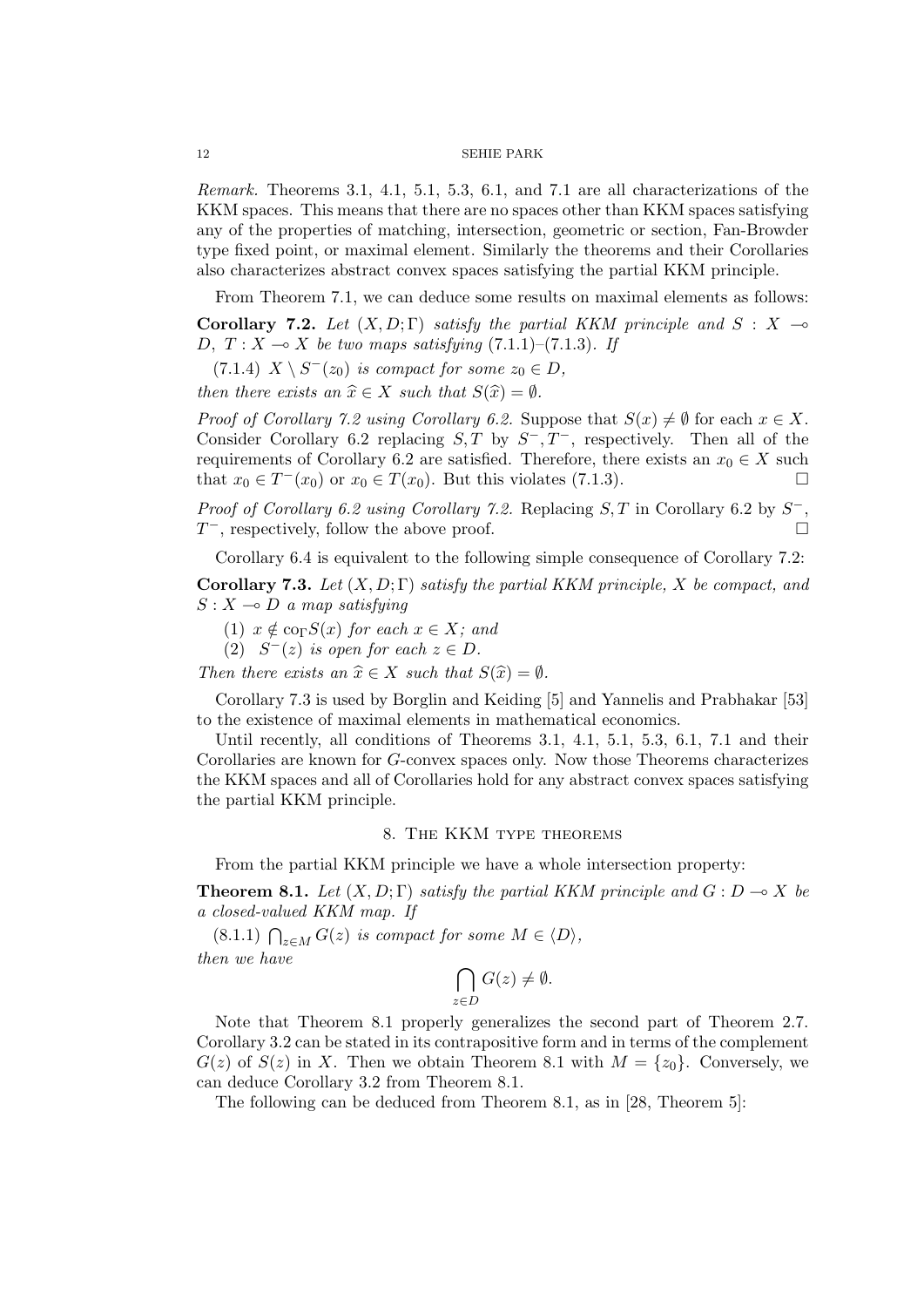**Theorem 8.2.** Let  $(X, D; \Gamma)$  *satisfy the partial KKM principle, K be a nonempty compact subset of*  $X$ *, and*  $G: D \rightarrow X$  *a map such that* 

 $(8.2.1)$   $\bigcap_{z \in D} G(z) = \bigcap_{z \in D} \overline{G(z)}$  [*that is, G is transfer closed-valued*];

 $(8.2.2)$   $\overline{G}$  *is a KKM map; and* 

(8.2.3) *either*

 $(i) \bigcap \{ \overline{G(z)} \mid z \in M \}$  ⊂ *K for some*  $M \in \langle D \rangle$ *; or* 

(ii) *for each*  $N \in \langle D \rangle$ *, there exists a compact*  $\Gamma$ *-convex subset*  $L_N$  *of*  $X$ *relative to some*  $D' \subset D$  *such that*  $N \subset D'$  *and* 

$$
L_N \cap \bigcap \{ \overline{G(z)} \mid z \in D' \} \subset K.
$$

 $Then K \cap \bigcap \{G(z) \mid z \in D\} \neq \emptyset.$ 

*Proof.* Suppose that  $K \cap \bigcap \{G(z) \mid z \in D\} = K \cap \bigcap \{\overline{G(z)} \mid z \in D\} = \emptyset$ ; that is,  $K \subset \bigcup \{ X \setminus \overline{G(z)} \mid z \in N \}$  for some  $N \in \langle D \rangle$ .

Case (i): By Theorem 8.1, we have an  $x \in \bigcap \{ \overline{G(z)} \mid z \in D \} \subset \bigcap \{ \overline{G(z)} \mid z \in \mathbb{Z} \}$ *M*<sup>}</sup> ⊂ *K* by (i). But, we have  $x \in K \subset \bigcup \{ X \setminus \overline{G(z)} \mid z \in D \}$ , a contradiction.

Case (ii): Let  $L_N$  be the compact  $\Gamma$ -convex subspace of  $X$  in (ii). Define  $G'$ :  $D' \multimap L_N$  by  $G'(z) := G(z) \cap L_N$  for  $z \in D'$ . Then  $A \in \langle D' \rangle$  implies  $\Gamma'_A :=$  $\Gamma_A \cap L_N \subset G(A) \cap L_N = G'(A)$  by (8.2.2); and hence  $G' : D' \to L_N$  is a KKM map on  $(L_N, D'; \Gamma')$  with closed values. Since  $(X, D; \Gamma)$  is a KKM space, so is  $(L_N, D'; \Gamma')$ . Hence,  $\{G'(z) \mid z \in D'\}$  has the finite intersection property and  $\bigcap \{\overline{G'(z)} \mid z \in D'\}\neq \emptyset$ , by Theorem 8.1. For any  $y \in \bigcap \{\overline{G'(z)} \mid z \in D'\}$ , we have *y* ∈ *K* by (ii). However, since *y* ∈ *K* ⊂  $\bigcup \{X \setminus \overline{G(z)} \mid z \in N\}$ , we have *y* ∉  $\overline{G(z)}$ for some  $z \in N \subset D'$ . This is a contradiction.

Therefore, we must have  $K \cap \bigcap \{G(z) \mid z \in D\} \neq \emptyset$ .

*Remarks.* (1) The reader might prefer to assume that each 
$$
\overline{G(z)}
$$
 is "compactly" closed, but this does not generalize anything; see [28].

(2) Conditions (8.1.1) or (8.2.3) are usually called the "compactness" or "coercivity" conditions. A large number of such requirements appeared in the literature to generalize known results and condition (ii) is one of them. As we have seen that Theorem 8.1 implies Theorem 8.2 as above, such general conditions are not essential. Therefore, for the simplicity, we adopt only (8.1.1) or a more simple form for a singleton  $M = \{z_0\}$ ; see Corollaries 3.2, 4.2, 5.2, 5.4, 6.2, 7.2 and Theorems 9.1, 9.2, 10.1, 10.2.

(3) From now on, in many cases, we consider the case  $M = \{z_0\}$  for simplicity.

#### 9. Analytic alternatives

From Theorem 8.1, we deduced Theorem 8.2 and Corollaries 3.2, 4.2, 5.2, 5.4, 6.2, 7.2, from any of which the following analytic alternative follows:

**Theorem 9.1.** *Let*  $(X, D; \Gamma)$  *satisfy the partial KKM principle and*  $A, B \subset C$  *be sets.* Let  $f: D \times X \to C$  and  $g: X \times X \to C$  be functions satisfying

 $(9.1.1)$   $\{y \in X \mid f(z, y) \in A\}$  *is open for each*  $z \in D$ ;

 $(9.1.2)$  for each  $y \in X$ ,  $\operatorname{co}_{\Gamma}\{z \in D \mid f(z, y) \in A\} \subset \{x \in X \mid g(x, y) \in B\}$ ; and

(9.1.3)  $\{y \in X \mid f(z_0, y) \notin A\}$  *is compact for some*  $z_0 \in D$ *.*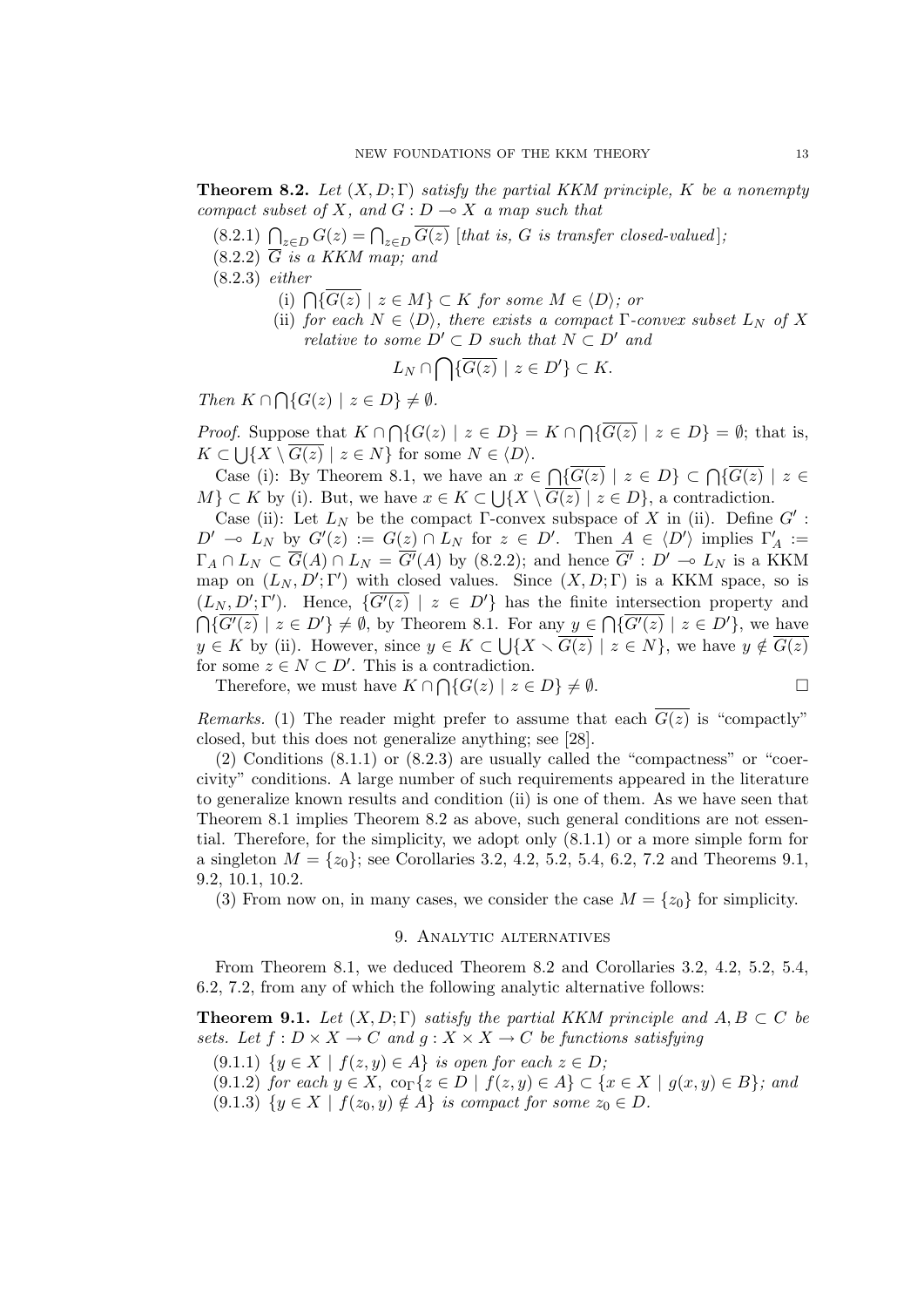*Then either*

- (a) *there exists a*  $\hat{y} \in X$  *such that*  $f(z, \hat{y}) \notin A$  *for all*  $z \in D$ *; or*
- (b) *there exists a*  $\hat{x} \in X$  *such that*  $g(\hat{x}, \hat{x}) \in B$ *.*

*Proof.* It is immediate that Theorem 9.1 follows from Corollary 5.4 by replacing *A, B* by

$$
A' = \{(z, y) \in D \times X \mid f(z, y) \in A\}, \quad B' = \{(x, y) \in X \times X \mid g(x, y) \in B\},\
$$

respectively. Similarly, we can obtain the converse.  $\Box$ 

*Remark.* The first form of Theorem 9.1 is due to Lassonde [20]. For another form, see [25, 41].

From Theorem 9.1, we obtain the following analytic alternative which is a basis of various equilibrium problems:

**Theorem 9.2.** Let  $(X, D; \Gamma)$  satisfy the partial KKM principle,  $f : D \times X \to \overline{\mathbb{R}}$ *and*  $g: X \times X \to \overline{\mathbb{R}}$  *be two extended real valued functions, and*  $\alpha, \beta \in \overline{\mathbb{R}}$ *. Suppose that*

 $(9.2.1)$   $\{y \in X \mid f(z, y) > \alpha\}$  *is open for each*  $z \in D$ ;

 $(9.2.2)$  for each  $y \in X$ ,  $\operatorname{co}_{\Gamma}\{z \in D \mid f(z,y) > \alpha\} \subset \{x \in X \mid g(x,y) > \beta\}$ ; and (9.2.3)  $\{y \in X \mid f(z_0, y) \leq \alpha\}$  *is compact for some*  $z_0 \in D$ *.* 

*Then either*

- (a) *there exists a*  $\hat{y} \in X$  *such that*  $f(z, \hat{y}) \leq \alpha$  *for all*  $z \in D$ *; or*
- (b) *there exists a*  $\hat{x} \in X$  *such that*  $g(\hat{x}, \hat{x}) > \beta$ *.*

*Proof.* Put  $C = \overline{\mathbb{R}}$ ,  $A = (\alpha, \infty]$ , and  $B = (\beta, \infty]$  in Theorem 9.1.

*Remark.* If  $X = D$  is a compact convex space, Theorem 9.2 reduces to the principal result of Ben-El-Mechaiekh et al. [3, 4], where this result is applied to variational inequalities of Hartman-Stampacchia and Browder, and a generalization of the Fan minimax inequality.

### 10. Minimax inequalities

From Theorem 9.2, we immediately have the following generalized form of the Fan minimax inequality [11]:

**Theorem 10.1.** *Under the hypothesis of Theorem 9.2, if*  $\alpha = \beta = \sup\{q(x, x) \mid x \in$ *X}, then*

(c) *there exists a*  $\hat{y} \in X$  *such that* 

$$
f(z, \hat{y}) \le \sup_{x \in X} g(x, x) \quad \text{for all } z \in D; \text{ and}
$$

(d) *we have the minimax inequality*

$$
\inf_{y \in X} \sup_{z \in D} f(z, y) \le \sup_{x \in X} g(x, x).
$$

In order to show Theorem 10.1 is equivalent to any of Corollaries 3.2, 4.2, 5.2, 5.4, 6.2, 7.2, and Theorems 8.1, 8.2, 9.1, 9.2, we give the following: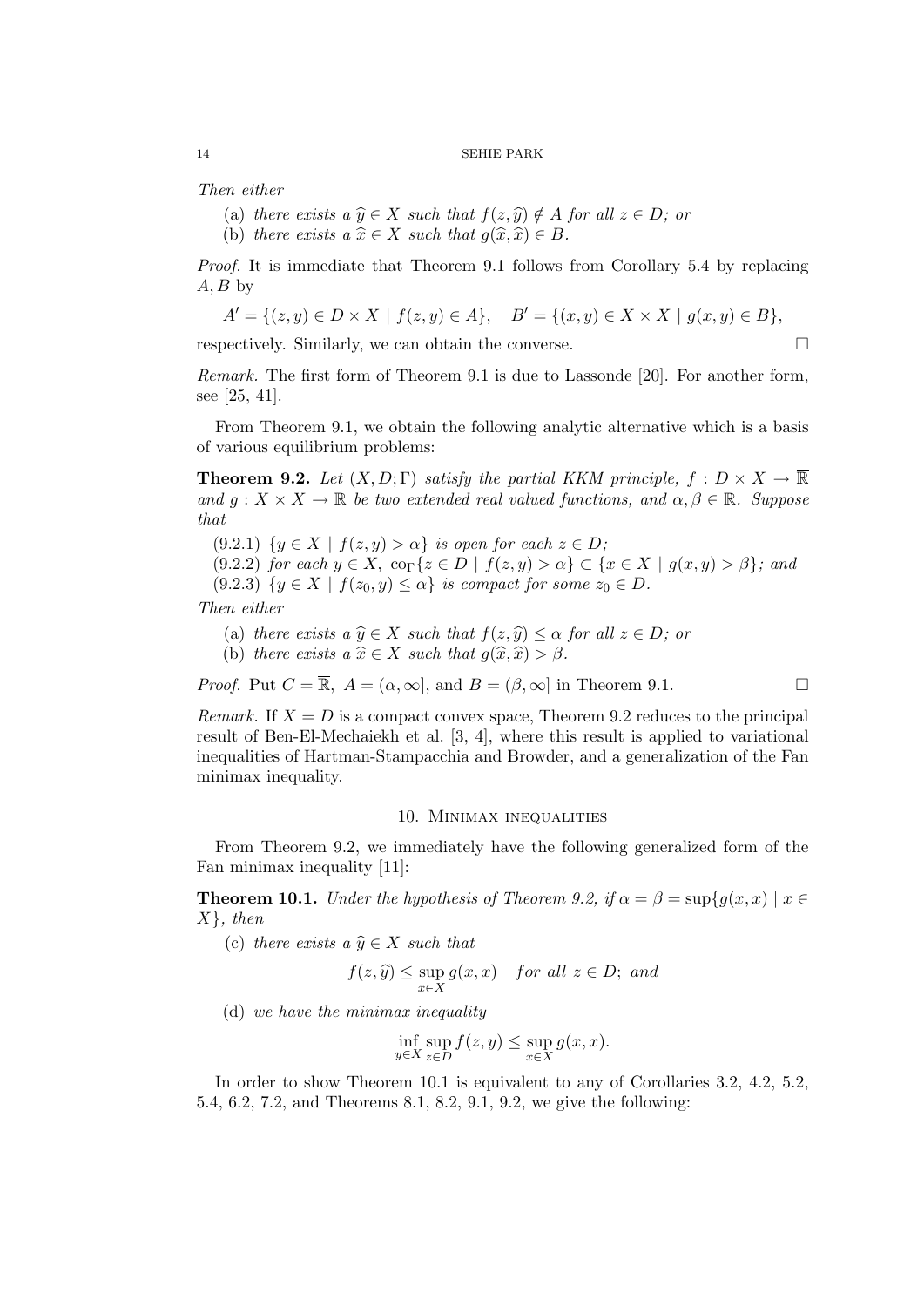*Proof of Corollary 4.2 using Theorem 10.1.* Define functions  $f: D \times X \to \mathbb{R}$  and  $g: X \times X \to \mathbb{R}$  by

$$
f(z, y) = \begin{cases} 0 & \text{if } y \in S(z) \\ 1 & \text{otherwise} \end{cases}
$$

for  $(z, y) \in D \times X$  and

$$
g(x, y) = \begin{cases} 0 & \text{if } y \in T(x) \\ 1 & \text{otherwise} \end{cases}
$$

for  $(x, y) \in X \times X$ . Then  $\alpha = \beta = 0$  by (3). Note that, for each  $z \in D$ , since  $\{y \in X \mid f(z, y) > 0\} = \{y \in X \mid y \notin S(z)\} = X \setminus S(z)$  is open by (1), we have (9.2.1). And, since  $S(z_0) = \{ y \in X \mid f(z_0, y) \le 0 \}$  is compact for some  $z_0 \in D$ , we have  $(9.2.3)$ . Moreover,  $(2)$  implies  $(9.2.2)$ . Therefore, by Theorem 10.1 $(c)$ , there exists a  $\hat{y} \in X$  such that

$$
f(z, \hat{y}) \le \sup_{x \in X} g(x, x) = 0 \quad \text{for all } z \in D;
$$

whence  $\hat{y} \in S(z)$  for all  $z \in D$ . This completes our proof of Corollary 4.2.

Until now, we observe the following:

**Proposition 1.** (1) *Theorems 3.1, 4.1, 5.1, 5.3, 6.1, and 7.1 are mutually equivalent and characterize the KKM spaces and abstract convex spaces satisfying the partial KKM principle.*

(2) *Corollaries 3.2, 4.2, 5.2, 5.4, 6.2, 7.2 and Theorems 8.1, 8.2, 9.1, 9.2, 10.1 are mutually equivalent.*

For an abstract convex space  $(X \supset D; \Gamma)$  satisfying the partial KKM principle, the KKM Theorem 8.1 can be reformulated to another minimax inequality as follows:

**Theorem 10.2.** Let  $(X \supset D; \Gamma)$  *satisfy the partial KKM principle,*  $\phi: D \times X \to \mathbb{R}$ *be an extended real valued function, and*  $\gamma \in \mathbb{R}$  *such that* 

 $(10.2.1)$   $\{y \in X \mid \phi(z, y) \leq \gamma\}$  *is closed for each*  $z \in D$ ;

(10.2.2) *for each*  $N \in \langle D \rangle$  *and for each*  $y \in \Gamma_N$ *, we have*  $\min_{z \in N} \phi(z, y) \leq \gamma$ *; and* (10.2.3)  $\{y \in X \mid \phi(z_0, y) \leq \gamma\}$  *is compact for some*  $z_0 \in D$ *. Then*

(a) *there exists a*  $\hat{y} \in X$  *such that* 

$$
\phi(z,\widehat{y}) \le \gamma \quad \text{for all } z \in D;
$$

*and*

(b) *if*  $\gamma = \sup_{x \in D} \phi(x, x)$ *, then we have the minimax inequality:* 

$$
\min_{y \in X} \sup_{z \in D} \phi(z, y) \le \sup_{x \in D} \phi(x, x).
$$

*Proof of Theorem 10.2 using Theorem 8.1.* Let  $G(z) := \{y \in X \mid \phi(z, y) \leq \gamma\}$  for *z* ∈ *D*. Then, by (10.2.1) and (10.2.3), *G* : *D* → *X* has closed values and *G*(*z*<sub>0</sub>) is compact for some  $z_0 \in D$ . Moreover, by (10.2.2), *G* is a KKM map: Indeed, suppose that there exists an  $N \in \langle D \rangle$  such that  $\Gamma_N \not\subset G(N)$ . Choose a  $y \in \Gamma_N$  such that  $y \notin G(N)$ ; that is,  $y \notin G(z)$  or  $\phi(z, y) > \gamma$  for all  $z \in N$ . Then  $\min_{z \in N} \phi(z, y) > \gamma$ ,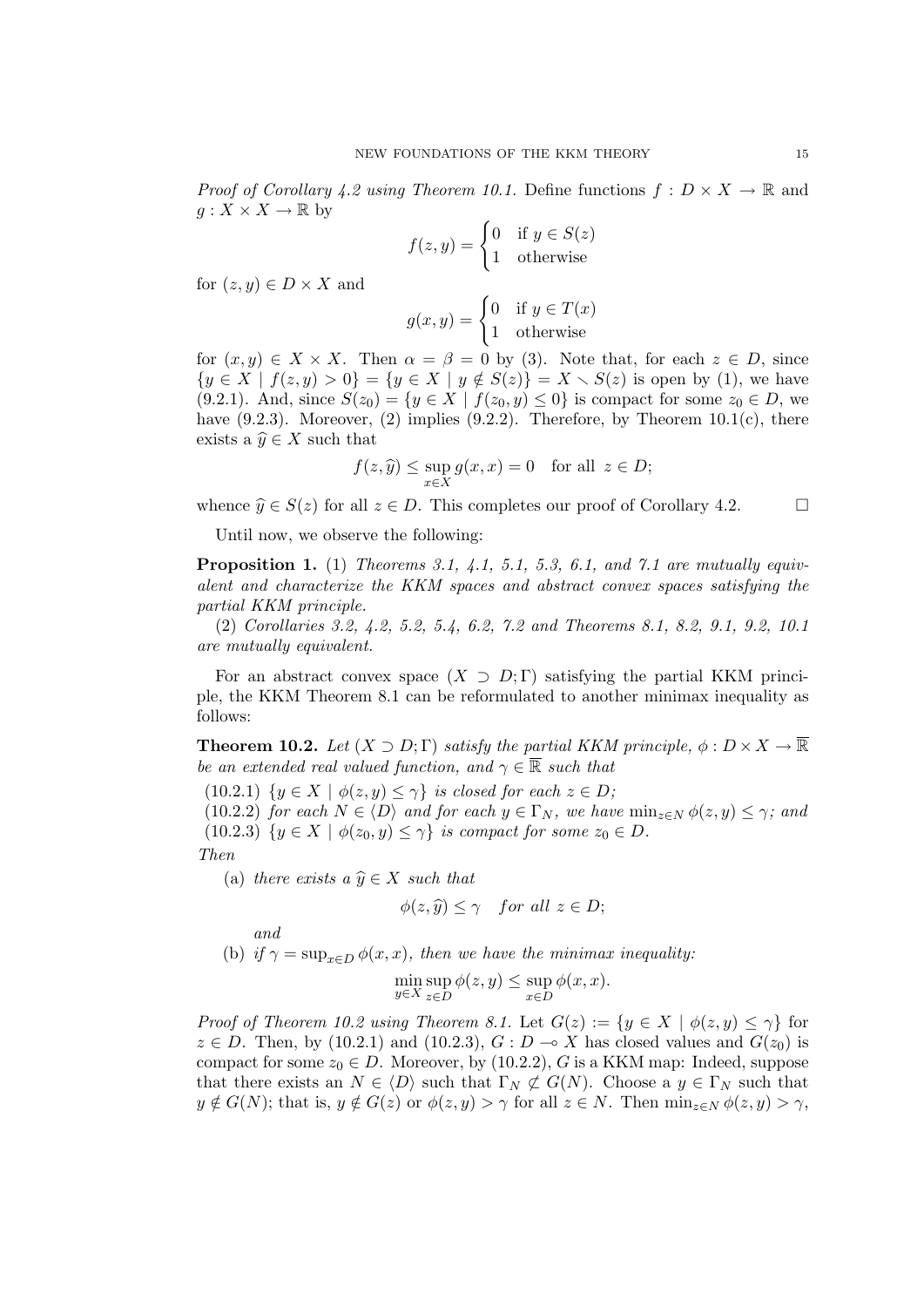contradicting (10.2.2). Therefore, by Theorem 8.1, there exists a  $\hat{y} \in X$  such that  $\hat{y} \in \bigcap_{z \in D} G(z) \neq \emptyset$ ; that is,  $\phi(z, \hat{y}) \leq \gamma$  for all  $z \in D$ . This completes the proof of  $(a)$ . Note that  $(b)$  immediately follows from  $(a)$ .

*Proof of Theorem 8.1 for*  $(X \supset D; \Gamma)$  *using Theorem 10.2.* Define  $\phi : D \times X \to \mathbb{R}$ by

$$
\phi(z, y) = \begin{cases} 0 & \text{if } y \in G(z) \\ 1 & \text{otherwise} \end{cases}
$$

for  $(z, y) \in D \times X$  and put  $\gamma = 0$  in Theorem 10.2. Since  $\{y \in X \mid \phi(z, y) \leq 0\}$  $G(z)$  is closed, (10.2.1) follows. Moreover, condition (8.1.1) for  $M = \{z_0\}$  implies  $(10.2.3)$ . [Note that we are still working on the particular case of  $(8.1.1)$  for a singleton  $M$ .] Furthermore, since  $G$  is a KKM map, condition  $(10.2.2)$  follows: Indeed, suppose that there exist an  $N \in \langle D \rangle$  and a  $y \in \Gamma_N$  such that  $\min_{z \in N} \phi(z, y) > 0$ . Then  $y \notin G(z)$  for all  $z \in N$ ; that is,  $y \in \Gamma_N \not\subset G(N)$ , a contradiction. Therefore, by Theorem 10.2, there exists a  $\hat{y} \in X$  such that  $\phi(z, \hat{y}) = 0$  for all  $z \in D$ ; that is,  $\hat{y} \in \bigcap_{z \in E(z)} F(z)$ . This completes our proof of Theorem 8.1  $\hat{y} \in \bigcap_{z \in D} F(z)$ . This completes our proof of Theorem 8.1.  $\Box$ 

*Remark.* The first particular form of Theorem 10.2 is due to Zhou and Chen [56], who applied it to a variation of the Fan minimax inequality, a saddle point theorem, and a quasi-variational inequality.

**Proposition 2.** For an abstract convex space  $(X \supset D; \Gamma)$  satisfying the partial *KKM principle, Corollaries 3.2, 4.2, 5.2, 5.4, 6.2, 7.2 and Theorems 8.1, 8.2, 9.1, 9.2, 10.1, 10.2 are mutually equivalent.*

Recall that an extended real valued function  $f: X \to \overline{\mathbb{R}}$ , where *X* is a topological space, is *lower* [resp., *upper*] *semicontinuous* (l.s.c.) [resp., u.s.c.] if  $\{x \in X \mid f(x) >$ *r*<sup>}</sup> [resp.,  $\{x \in X \mid f(x) < r\}$ ] is open for each  $r \in \overline{\mathbb{R}}$ .

For an abstract convex space  $(X;\Gamma)$ , a real function  $f: X \to \overline{\mathbb{R}}$  is said to be *quasiconcave* [resp., *quasiconvex*] if  $\{x \in X \mid f(x) > r\}$  [resp.,  $\{x \in X \mid f(x) < r\}$ ] is Γ-convex for each  $r \in \overline{\mathbb{R}}$ .

From now on, we mainly consider abstract convex compact spaces  $(X; \Gamma)$  satisfying the partial KKM principle for simplicity.

**Theorem 10.3.** *Let* (*X*; Γ) *satisfy the partial KKM principle, X be compact, and f, g* : *X* × *X* →  $\mathbb{R}$  ∪ {+∞} *functions satisfying* 

 $f(x, y) \leq g(x, y)$  *for each*  $(x, y) \in X \times X$ ; (10.3.2) *for each*  $x \in X$ ,  $g(x, \cdot)$  *is quasiconcave on* X; and (10.3.3) *for each*  $y \in X$ ,  $f(\cdot, y)$  *is l.s.c. on X.* 

*Then we have*

$$
\min_{y \in X} \sup_{x \in X} f(x, y) \le \sup_{x \in X} g(x, x).
$$

*Proof.* Observe that  $\sup_{x \in X} f(x, y)$  is by (10.3.3) a l.s.c. function of *y* on the compact space *X*, and therefore its minimum exists. If  $\sup_{x \in X} g(x, x) = +\infty$ , then the inequality in the conclusion holds automatically. If  $\alpha = \beta = \sup_{x \in X} g(x, x) < +\infty$ , then by Theorem 10.1, we have the conclusion then by Theorem  $10.1$ , we have the conclusion.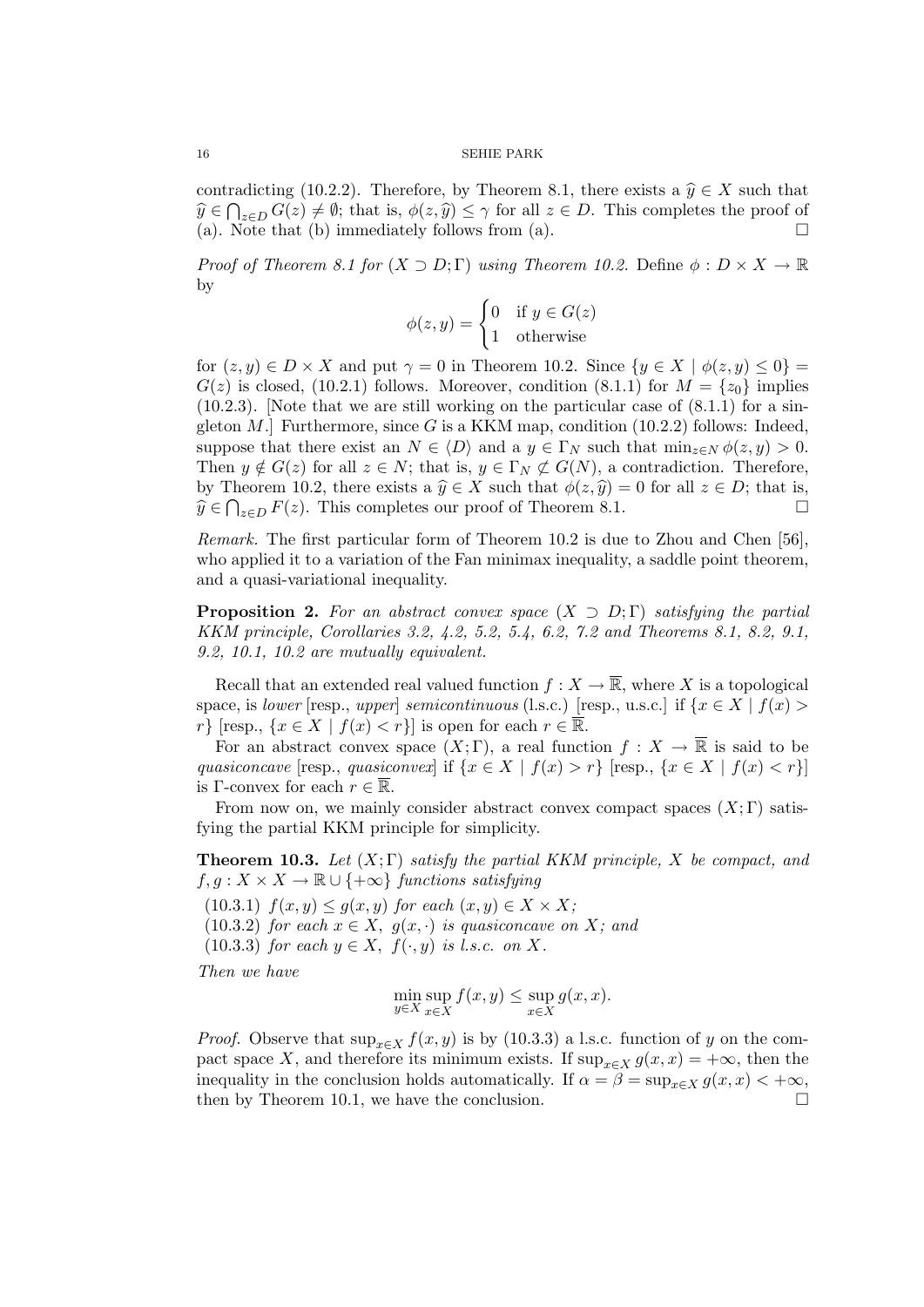*Remarks.* (1) For  $f = g$ , Theorem 10.3 reduces to Fan's minimax inequality [11]. Fan obtained his inequality from his own generalization of the original KKM theorem, and applied it to deduce fixed point theorems, theorems on sets with convex sections, a fundamental existence theorem in potential theory, and so on.

(2) Later, the inequality has been an important tool in nonlinear analysis, game theory, and economic theory; see [27].

In particular, we have the following:

**Corollary 10.4.** *Under the hypothesis of Theorem 10.3, if*  $q(x, x) \leq 0$  *for all*  $x \in X$ *, then there exists a*  $y_0 \in X$  *such that*  $f(x, y_0) \leq 0$  *for all*  $x \in X$ *. Thus in particular* 

$$
\min_{y \in X} \sup_{x \in X} f(x, y) \le 0.
$$

#### 11. Variational inequalities

Theorem 10.3 can be applied to the existence of solutions of certain variational inequalities:

**Theorem 11.1.** *Let* (*X*; Γ) *satisfy the partial KKM principle, X be compact, and*  $p, q: X \times X \to \mathbb{R}$  and  $h: X \to \mathbb{R}$  functions satisfying

 $p(x, y) \leq q(x, y)$  *for each*  $(x, y) \in X \times X$ *, and*  $q(x, x) \leq 0$  *for all*  $x \in X$ ; (11.1.2) *for each*  $x \in X$ ,  $q(x, \cdot) + h(\cdot)$  *is quasiconcave on X;* and (11.1.3) *for each*  $y \in X$ ,  $p(\cdot, y) - h(\cdot)$  *is l.s.c. on X.* 

*Then there exists a*  $y_0 \in X$  *such that* 

$$
p(x, y_0) + h(y_0) \le h(x) \quad for all \quad x \in X.
$$

*Proof.* Let

$$
f(x, y) := p(x, y) + h(y) - h(x), \quad g(x, y) := q(x, y) + h(y) - h(x)
$$

for  $(x, y) \in X \times Y$ . Then *f* and *g* satisfy the requirements of Theorem 10.3. Furthermore,  $g(x, x) = q(x, x) \leq 0$  for all  $x \in X$ . Therefore, by Corollary 10.4, the conclusion follows.

*Remarks.* (1) Putting  $h = 0$ , Theorem 11.1 reduces to Corollary 10.4.

(2) Theorem 11.1 is a basis of existence theorems of many results concerning variational inequalities; see [25] and references therein.

**Theorem 11.2.** *Let* (*X*; Γ) *satisfy the partial KKM principle, X be compact, and*  $p, q: X \times X \rightarrow \mathbf{R}$  *functions satisfying* 

(11.2.1)  $p \leq q$  on the diagonal  $\Delta := \{(x, x) \mid x \in X\}$  and  $q \leq p$  on  $(X \times X) \setminus \Delta$ ;

(11.2.2) *for each*  $x \in X$ ,  $y \mapsto q(y, y) - q(x, y)$  *is quasiconcave on X;* and

 $(11.2.3)$  *for each*  $y \in X$ ,  $x \mapsto p(x, y)$  *is u.s.c. on* X.

*Then there exists a*  $y_0 \in X$  *such that* 

$$
p(y_0, y_0) \le p(x, y_0) \quad \text{for all} \ \ x \in X.
$$

*Proof.* Define  $f, g: X \times X \to \mathbb{R}$  by

$$
f(x, y) := p(y, y) - p(x, y), \quad g(x, y) := q(y, y) - q(x, y)
$$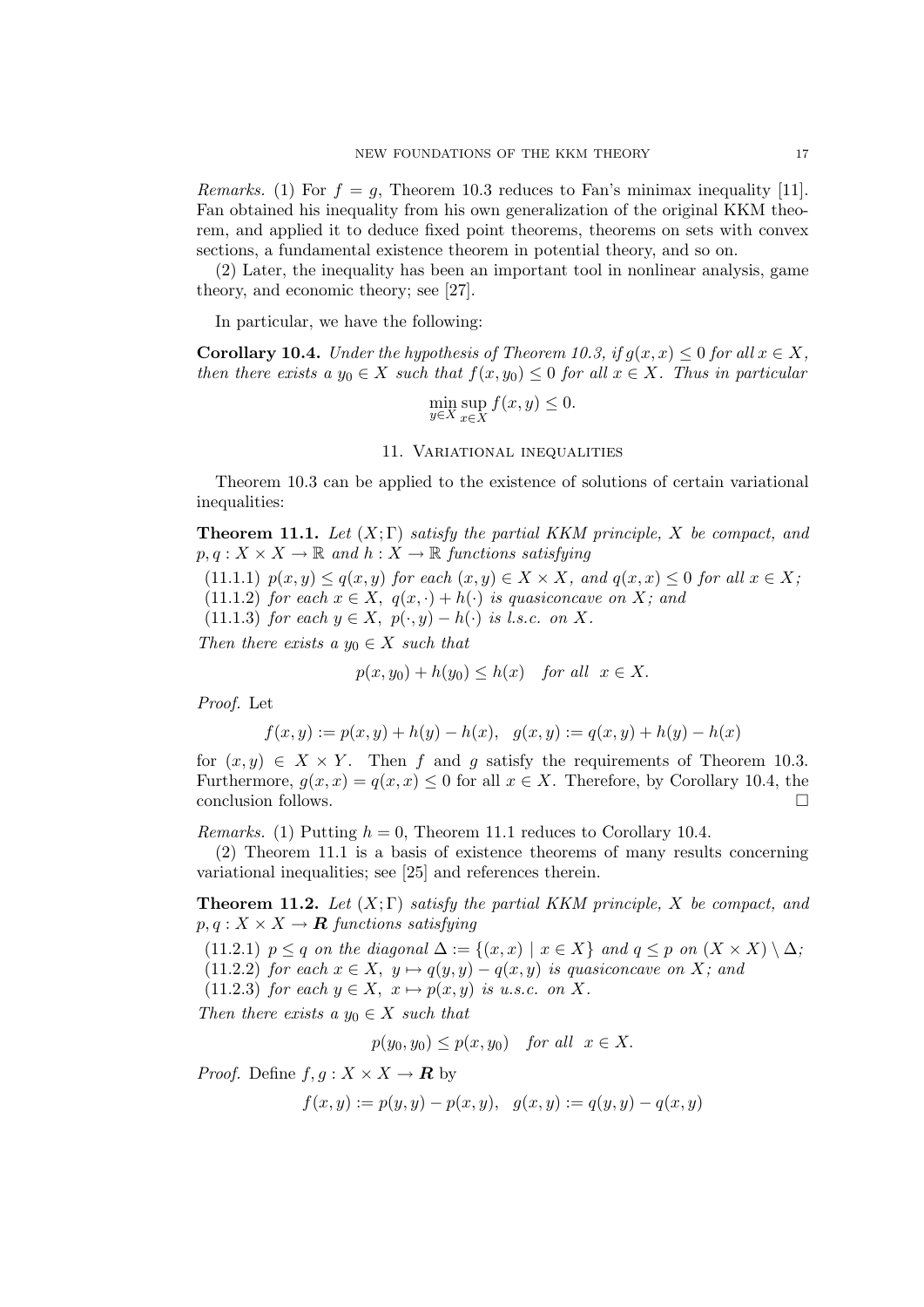Then *f* and *g* satisfy the hypothesis of Theorem 10.3. Since  $g(x, x) = 0$  for all  $x \in X$ , Corollary 10.4 implies that  $f(x, y_0) \leq 0$  for all  $x \in X$ . This implies the  $\Box$ conclusion.

*Remark.* For a convex space *X* and  $p = q$ , Theorem 11.2 reduces to a result of Fan [11], which was shown to be very useful in nonlinear functional analysis. In fact, the Tychonoff (and hence, the Brouwer) fixed point theorem, Browder's variational inequality, and many other applications follow from his result.

Since Theorem 11.2 implies the Brouwer fixed point theorem, in view of Theorem 2.7, we have the following:

**Proposition 3.** *For an abstract convex compact space* (*X*; Γ) *satisfying the partial KKM principle, Theorems 10.3, 11.1, 11.2 follow from any of Theorems 3.1, 4.1, 5.1, 5.3, 6.1, 7.1, 8.1, 8.2, 9.1, 9.2, 10.1, and 10.2. For a compact G-convex space* (*X*; Γ)*, each of Theorems in this paper and Corollaries is equivalent to the original KKM theorem.*

#### 12. Further applications

Note that Theorems 10.3, 11.1, and 11.2 are repeated in our previous work [35], where further applications of our theory on the partial KKM principle in the present paper are given as follows:

- (1) Variational inequalities [35, Theorem 7.1];
- (2) Best approximations [35, Corollary 7.3];
- (3) The von Neumann type minimax theorem [35, Theorem 8.2];
- (4) The von Neumann type intersection theorem [35, Theorem 9.1];
- (5) The Nash type equilibrium theorem [35, Theorem 9.2];
- (6) The Himmelberg fixed point theorem for KKM spaces [35, Theorem 10.1].

Moreover, in our forthcoming work [36] on fixed point theory, we will generalize the results on *G*-convex spaces in [32] and others to the ones on the KKM spaces or abstract convex spaces.

Recall that there are several hundred published works on the KKM theory, most of results in them are consequences of the ones given in this paper, where we cover only an essential part of the theory. For the more historical background, the reader can consult with [27]. For more involved or generalized versions of the results in this paper, see [25] for convex spaces, [39] for *H*-spaces, [29, 32, 38, 40-43] for *G*-convex spaces, and [30, 31, 33-35] for abstract convex spaces and references therein.

#### **REFERENCES**

- [1] P. S. Alexandroff, *Combinatorial Topology*, OGIZ, Moscow-Leningrad, 1947 (Russian).
- [2] P. Alexandroff und H. Hopf, *Topologie I*, Springer, Berlin-Heidelberg-New York, 1935.
- [3] H. Ben-El-Mechaiekh, P. Deguire, A. Granas, *Points fixes et coincidences pour les fontions multivoques (applications de Ky Fan)*, C. R. Acad. Sci. Paris **295** (1982), 337–340.
- [4] H. Ben-El-Mechaiekh, P. Deguire, A. Granas, *Points fixes et coincidences pour les fontions multivoques II (applications de type*  $\varphi$  *et*  $\varphi^*$ ), C. R. Acad. Sci. Paris 295 (1982), 381–384.
- [5] A. Borglin and H. Keiding, *Existence of equilibrium actions and of equilibrium*, J. Math. Econom. **3** (1976), 313–316.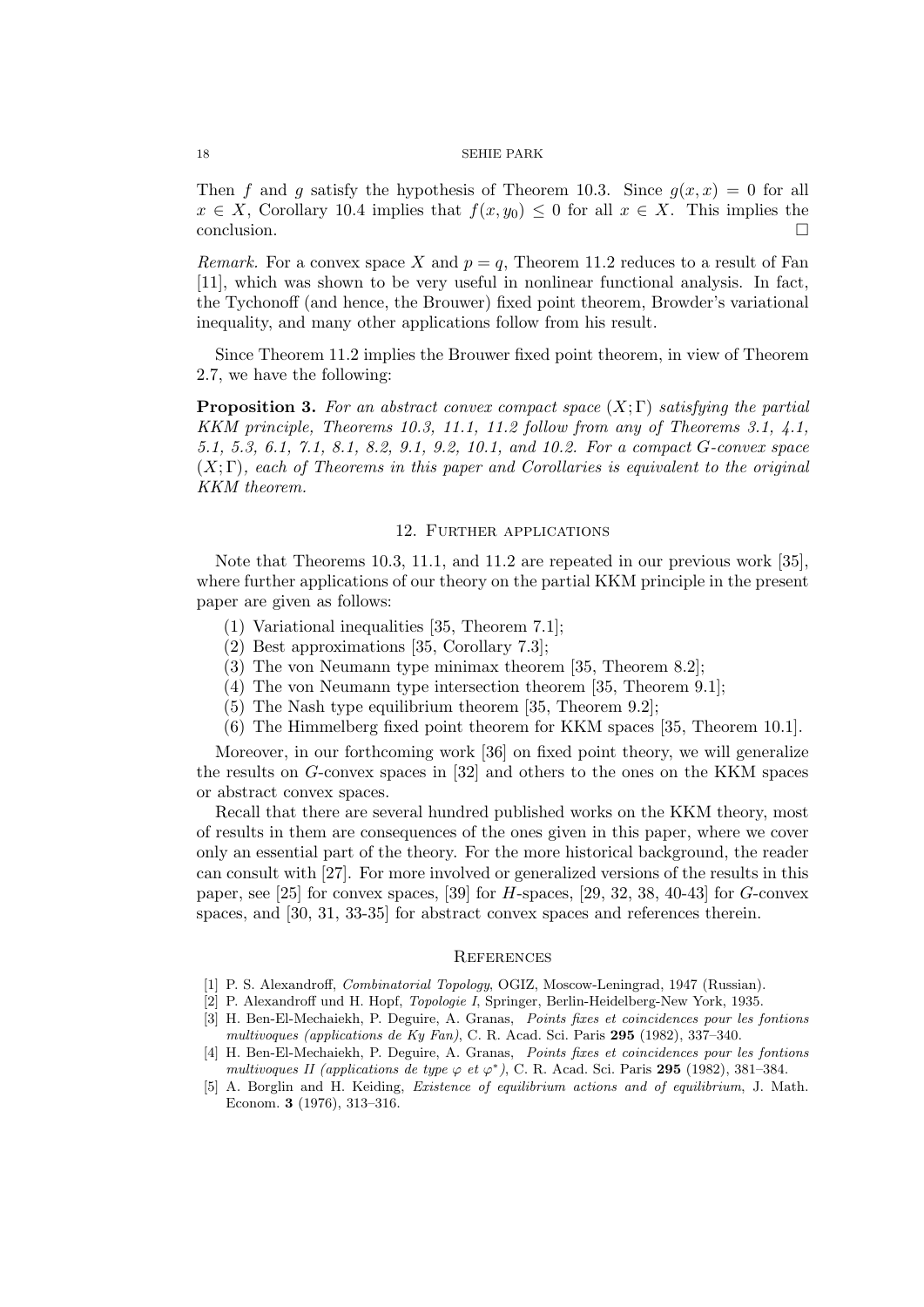- [6] F.E. Browder, *The fixed point theory of multi-valued mappings in topological vector spaces*, Math. Ann. **177** (1968), 283–301.
- [7] K. Fan, *A generalization of Tychonoff 's fixed point theorem*, Math. Ann. **142** (1961), 305–310.
- [8] K. Fan, *Sur un th´eor`eme minimax*, C.R. Acad. Sci. Paris **259** (1964), 3925–3928.
- [9] K. Fan, *Applications of a theorem concerning sets with convex sections*, Math. Ann. **163** (1966), 189–203.
- [10] K. Fan, *Extentions of two fixed point theorems of F.E. Browder*, Math. Z. **112** (1969), 234–240.
- [11] K. Fan, *A minimax inequality and applications*, Inequalities III (O. Shisha, ed.), pp.103–113, Academic Press, New York, 1972.
- [12] K. Fan, *A further generalization of Shapley's generalization of the Knaster-Kuratowski-Mazurkiewicz theorem,* Game Theory and Mathematical Economics (O. Moeschlin and D. Palaschke, ed.), pp.275–279, North-Holland, Amsterdam, 1981.
- [13] K. Fan, *Some properties of convex sets related to fixed point theorems*, Math. Ann. **266** (1984), 519–537.
- [14] C.D. Horvath, *Some results on multivalued mappings and inequalities without convexity*, Nonlinear and Convex Analysis — Proc. in honor of Ky Fan (B.L. Lin and S.Simons, eds.), pp.99–106, Marcel Dekker, New York, 1987.
- [15] C.D. Horvath, *Convexité généralisée et applications*, Sém. Math. Supér. **110**, pp.81–99, Press. Univ. Montréal, 1990.
- [16] C.D. Horvath, *Contractibility and generalized convexity*, J. Math. Anal. Appl. **156** (1991), 341–357.
- [17] C.D. Horvath, *Extension and selection theorems in topological spaces with a generalized convexity structure*, Ann. Fac. Sci. Toulouse **2** (1993), 253–269.
- [18] C.D. Horvath, *Topological convexities, selections and fixed points*, Topology Appl. **155** (2008), 830–850.
- [19] B. Knaster, K. Kuratowski, S. Mazurkiewicz, *Ein Beweis des Fixpunktsatzes f¨ur n-Dimensionale Simplexe*, Fund. Math. **14** (1929), 132–137.
- [20] M. Lassonde, *On the use of KKM multifunctions in fixed point theory and related topics*, J. Math. Anal. Appl. **97** (1983), 151–201.
- [21] S. Park, *Generalized Fan-Browder fixed point theorems and their applications*, Collec. Papers Dedicated to J.G. Park, pp.51–77, Chonbuk Nat. Univ., 1989.
- [22] S. Park, *Generalizations of Ky Fan's matching theorems and their applications*, J. Math. Anal. Appl. **141** (1989), 164–176.
- [23] S. Park, *Generalized matching theorems for closed coverings of convex sets*, Numer. Funct. Anal. and Optimiz. **11** (1990), 101–110.
- [24] S. Park, *Some coincidence theorems on acyclic multifunctions and applications to KKM theory*, Fixed Point Theory and Applications (K.-K. Tan, ed.), pp.248–277, World Sci. Publ., River Edge, NJ, 1992.
- [25] S. Park, *Foundations of the KKM theory via coincidences of composites of upper semicontinuous maps*, J. Korean Math. Soc. **31** (1994), 493–519.
- [26] S. Park, *A unified approach to generalizations of the KKM-type theorems related to acyclic maps*, Numer. Funct. Anal. and Optimiz. **15** (1994), 105–119.
- [27] S. Park, *Ninety years of the Brouwer fixed point theorem*, Vietnam J. Math. **27** (1999), 193– 232.
- [28] S. Park, *Remarks on topologies of generalized convex spaces*, Nonlinear Func. Anal. Appl. **5** (2000), 67–79.
- [29] S. Park, *Elements of the KKM theory for generalized convex spaces*, Korean J. Comput. & Appl. Math. **7** (2000), 1–28.
- [30] S. Park, *On generalizations of the KKM principle on abstract convex spaces*, Nonlinear Anal. Forum **11** (2006), 67–77.
- [31] S. Park, *Examples of* KC*-maps and* KO*-maps on abstract convex spaces*, Soochow J. Math. **33**(3) (2007), 477–486.
- [32] S. Park, *A unified fixed point theory in generalized convex spaces*, Acta Math. Sinica, English Series **23**(8) (2007), 1509–1526.